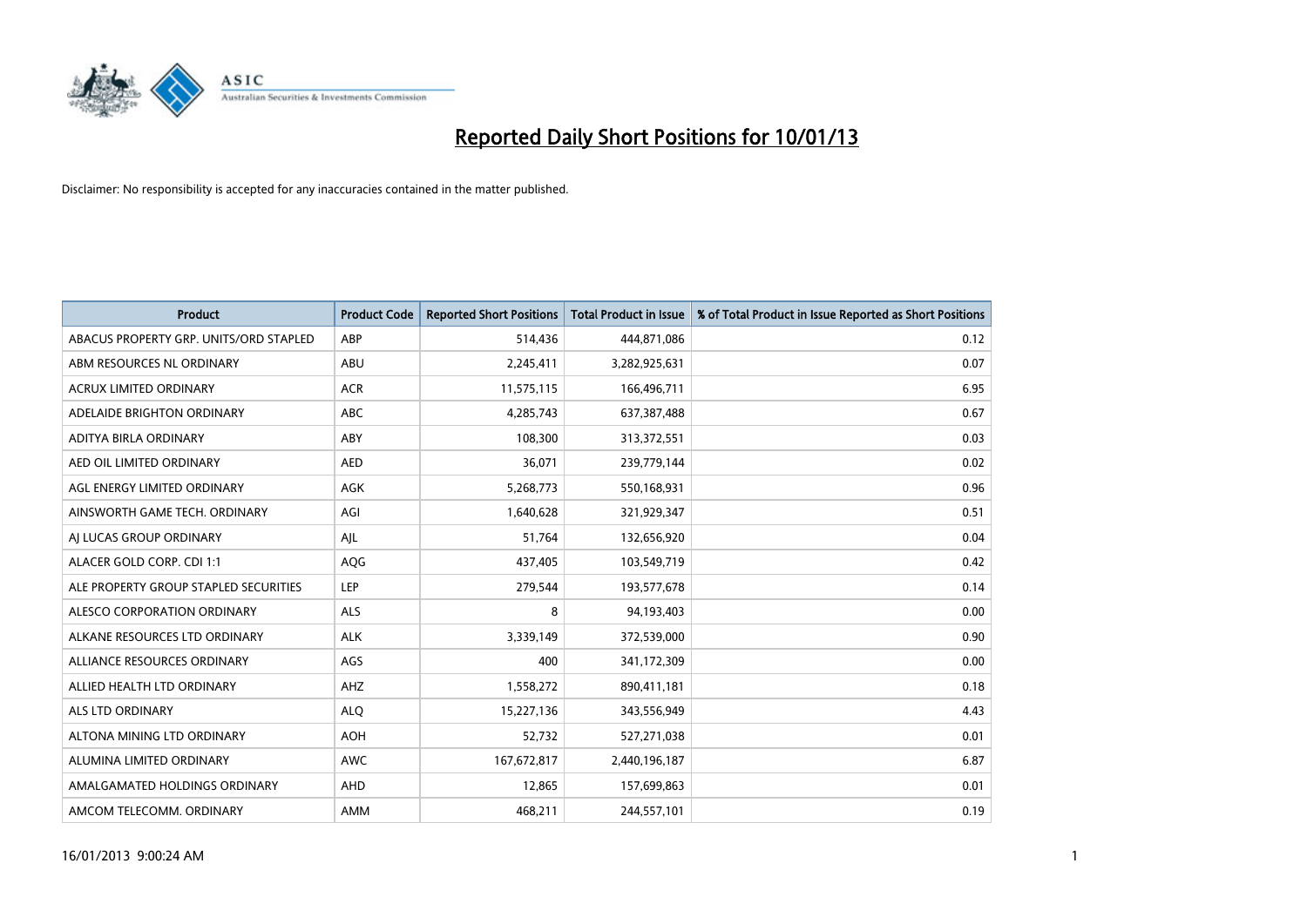

| <b>Product</b>                          | <b>Product Code</b> | <b>Reported Short Positions</b> | <b>Total Product in Issue</b> | % of Total Product in Issue Reported as Short Positions |
|-----------------------------------------|---------------------|---------------------------------|-------------------------------|---------------------------------------------------------|
| AMCOR LIMITED ORDINARY                  | <b>AMC</b>          | 3,502,507                       | 1,206,684,923                 | 0.29                                                    |
| AMP LIMITED ORDINARY                    | AMP                 | 9,937,307                       | 2,930,423,546                 | 0.34                                                    |
| AMPELLA MINING ORDINARY                 | <b>AMX</b>          | 3,905,479                       | 247,500,493                   | 1.58                                                    |
| ANGLOGOLD ASHANTI CDI 5:1               | AGG                 | 500                             | 89,207,765                    | 0.00                                                    |
| ANSELL LIMITED ORDINARY                 | <b>ANN</b>          | 3,447,370                       | 130,768,652                   | 2.64                                                    |
| ANTARES ENERGY LTD ORDINARY             | <b>AZZ</b>          | 555,845                         | 257,000,000                   | 0.22                                                    |
| ANZ BANKING GRP LTD ORDINARY            | ANZ                 | 4,327,936                       | 2,743,588,302                 | 0.16                                                    |
| APA GROUP STAPLED SECURITIES            | <b>APA</b>          | 5,509,005                       | 827,350,325                   | 0.67                                                    |
| APN NEWS & MEDIA ORDINARY               | <b>APN</b>          | 21,437,341                      | 661,526,586                   | 3.24                                                    |
| AQUARIUS PLATINUM. ORDINARY             | <b>AOP</b>          | 13,442,207                      | 486,851,336                   | 2.76                                                    |
| AQUILA RESOURCES ORDINARY               | <b>AQA</b>          | 8,303,770                       | 411,804,442                   | 2.02                                                    |
| ARAFURA RESOURCE LTD ORDINARY           | <b>ARU</b>          | 407,688                         | 441,270,644                   | 0.09                                                    |
| ARB CORPORATION ORDINARY                | <b>ARP</b>          | 99,125                          | 72,481,302                    | 0.14                                                    |
| ARDENT LEISURE GROUP STAPLED SECURITIES | AAD                 | 1,479,463                       | 397,774,513                   | 0.37                                                    |
| ARGO INVESTMENTS ORDINARY               | <b>ARG</b>          | 183                             | 628,781,353                   | 0.00                                                    |
| ARISTOCRAT LEISURE ORDINARY             | ALL                 | 13,691,583                      | 551,418,047                   | 2.48                                                    |
| ARRIUM LTD ORDINARY                     | ARI                 | 18,588,565                      | 1,351,527,328                 | 1.38                                                    |
| ASCIANO LIMITED ORDINARY                | <b>AIO</b>          | 6,600,665                       | 975,385,664                   | 0.68                                                    |
| ASG GROUP LIMITED ORDINARY              | <b>ASZ</b>          | 1,499,248                       | 206,720,839                   | 0.73                                                    |
| ASPEN GROUP ORD/UNITS STAPLED           | <b>APZ</b>          | 59,712                          | 1,197,188,521                 | 0.00                                                    |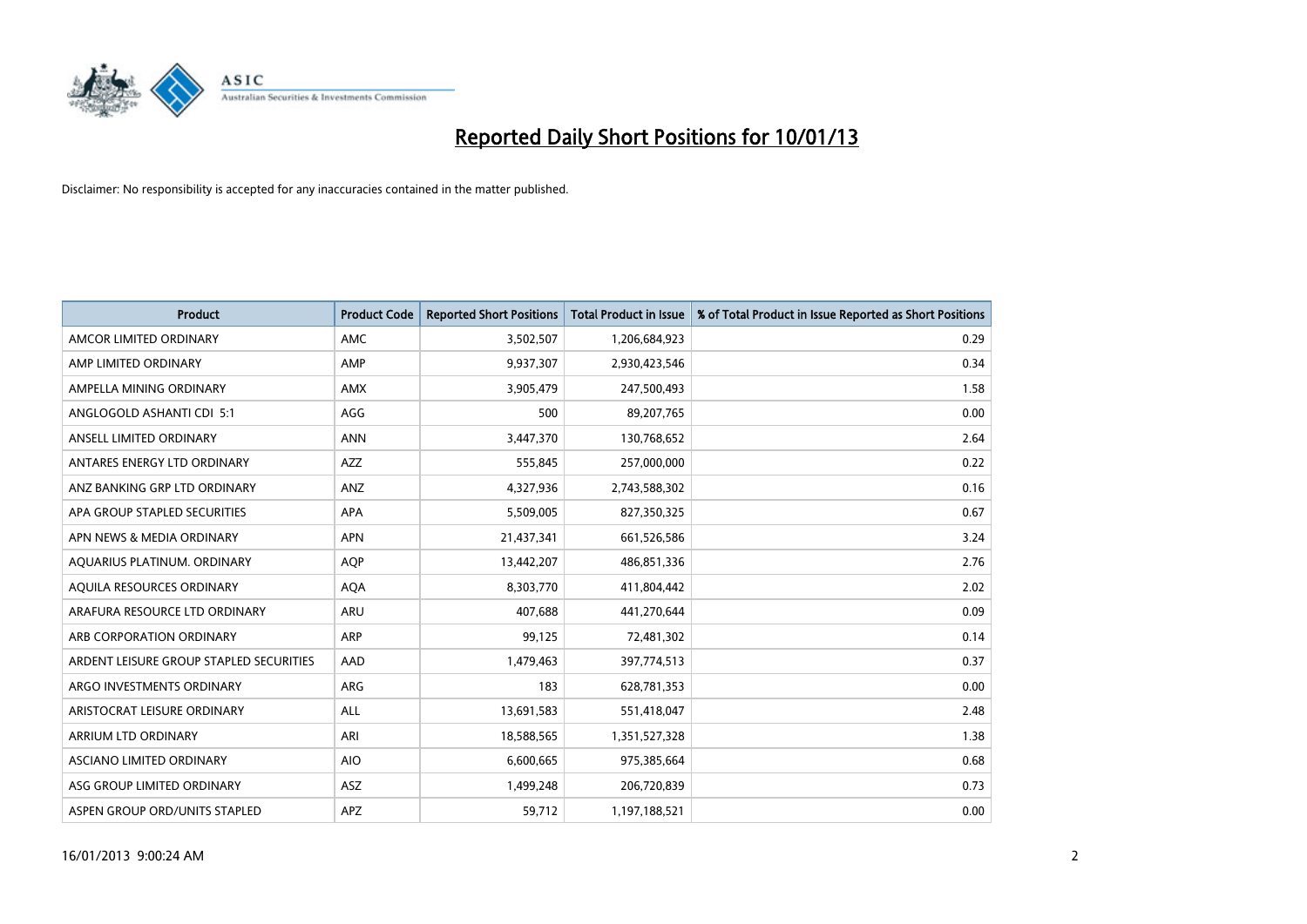

| <b>Product</b>                          | <b>Product Code</b> | <b>Reported Short Positions</b> | <b>Total Product in Issue</b> | % of Total Product in Issue Reported as Short Positions |
|-----------------------------------------|---------------------|---------------------------------|-------------------------------|---------------------------------------------------------|
| ASPIRE MINING LTD ORDINARY              | <b>AKM</b>          | 27,141                          | 620,594,556                   | 0.00                                                    |
| ASTRO JAP PROP GROUP STAPLED SECURITIES | AJA                 | 1,132                           | 58,445,002                    | 0.00                                                    |
| ASX LIMITED ORDINARY                    | <b>ASX</b>          | 4,408,753                       | 175,136,729                   | 2.52                                                    |
| ATLAS IRON LIMITED ORDINARY             | AGO                 | 5,909,294                       | 909,718,409                   | 0.65                                                    |
| AURIZON HOLDINGS LTD ORDINARY           | <b>AZI</b>          | 15,027,143                      | 2,137,284,503                 | 0.70                                                    |
| <b>AURORA OIL &amp; GAS ORDINARY</b>    | <b>AUT</b>          | 7,624,780                       | 447,885,778                   | 1.70                                                    |
| AUSDRILL LIMITED ORDINARY               | <b>ASL</b>          | 5,177,018                       | 309,451,963                   | 1.67                                                    |
| AUSENCO LIMITED ORDINARY                | AAX                 | 555,828                         | 123,527,574                   | 0.45                                                    |
| <b>AUSTAL LIMITED ORDINARY</b>          | ASB                 | 2,978,431                       | 346,007,639                   | 0.86                                                    |
| AUSTIN ENGINEERING ORDINARY             | ANG                 | 431,385                         | 72,314,403                    | 0.60                                                    |
| AUSTRALAND PROPERTY STAPLED SECURITY    | <b>ALZ</b>          | 602,236                         | 576,846,597                   | 0.10                                                    |
| AUSTRALIAN AGRICULT, ORDINARY           | AAC                 | 661,456                         | 312,905,085                   | 0.21                                                    |
| AUSTRALIAN INFRASTR. UNITS/ORDINARY     | <b>AIX</b>          | 905,626                         | 620,733,944                   | 0.15                                                    |
| AUSTRALIAN PHARM. ORDINARY              | API                 | 296,197                         | 488,115,883                   | 0.06                                                    |
| AUTOMOTIVE HOLDINGS ORDINARY            | <b>AHE</b>          | 10,296                          | 260,579,682                   | 0.00                                                    |
| AVIENNINGS LIMITED ORDINARY             | AVI                 | 175,000                         | 274,588,694                   | 0.06                                                    |
| AWE LIMITED ORDINARY                    | AWE                 | 4,380,643                       | 522,116,985                   | 0.84                                                    |
| AZIMUTH RES LTD ORDINARY                | <b>AZH</b>          | 1,143,844                       | 430,626,680                   | 0.27                                                    |
| <b>BANDANNA ENERGY ORDINARY</b>         | <b>BND</b>          | 15,557,037                      | 528,481,199                   | 2.94                                                    |
| BANK OF QUEENSLAND. ORDINARY            | <b>BOQ</b>          | 7,360,643                       | 312,878,919                   | 2.35                                                    |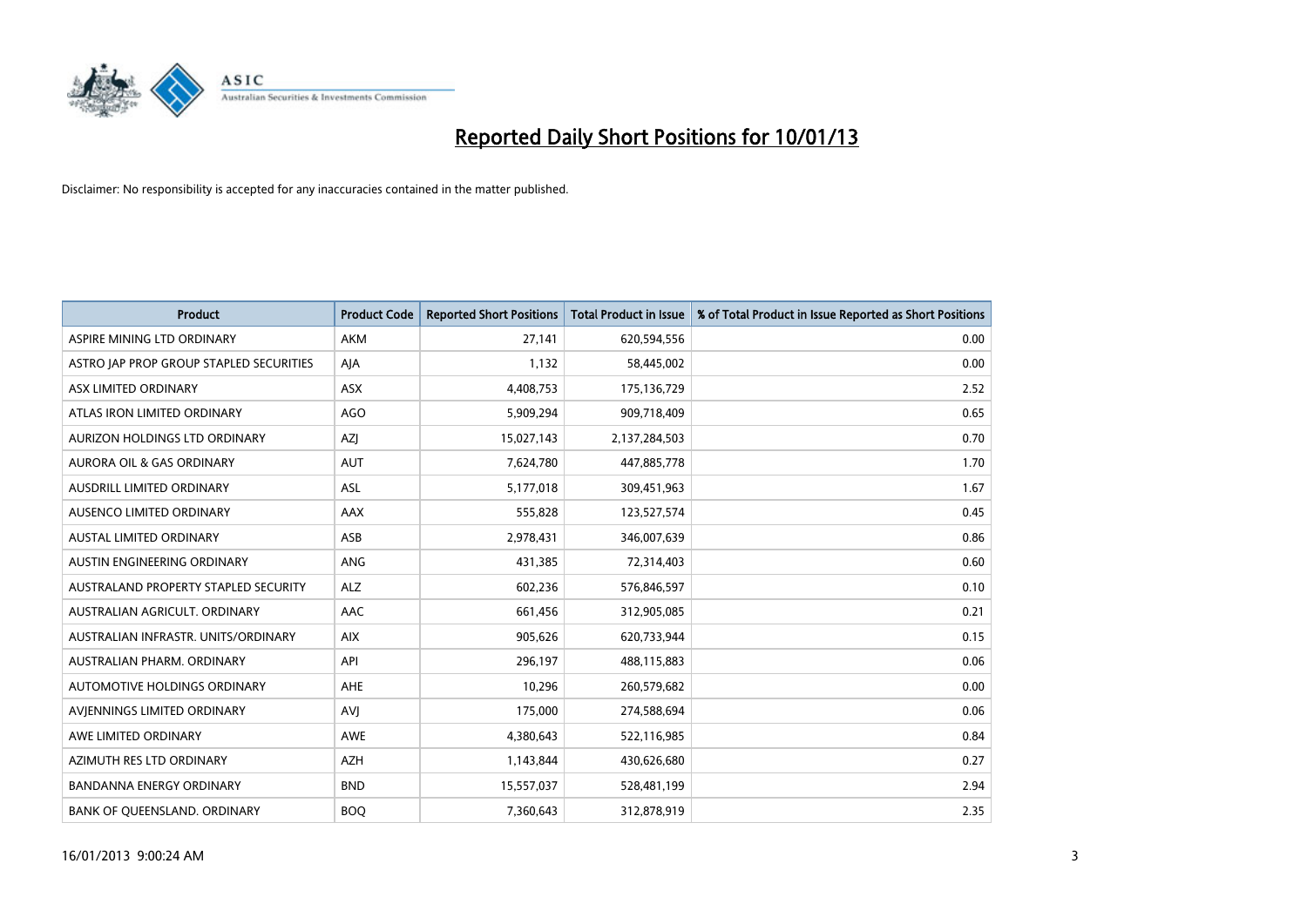

| <b>Product</b>                       | <b>Product Code</b> | <b>Reported Short Positions</b> | <b>Total Product in Issue</b> | % of Total Product in Issue Reported as Short Positions |
|--------------------------------------|---------------------|---------------------------------|-------------------------------|---------------------------------------------------------|
| <b>BASE RES LIMITED ORDINARY</b>     | <b>BSE</b>          | 452,770                         | 560,440,029                   | 0.08                                                    |
| <b>BATHURST RESOURCES ORDINARY</b>   | <b>BTU</b>          | 39,575,828                      | 697,247,997                   | 5.68                                                    |
| <b>BC IRON LIMITED ORDINARY</b>      | <b>BCI</b>          | 578,050                         | 119,440,150                   | 0.48                                                    |
| BEACH ENERGY LIMITED ORDINARY        | <b>BPT</b>          | 18,856,720                      | 1,263,677,572                 | 1.49                                                    |
| BEADELL RESOURCE LTD ORDINARY        | <b>BDR</b>          | 11,584,854                      | 742,204,752                   | 1.56                                                    |
| BENDIGO AND ADELAIDE ORDINARY        | <b>BEN</b>          | 9,697,093                       | 402,426,835                   | 2.41                                                    |
| BERKELEY RESOURCES ORDINARY          | <b>BKY</b>          | 179,585                         | 179,393,273                   | 0.10                                                    |
| <b>BHP BILLITON LIMITED ORDINARY</b> | <b>BHP</b>          | 10,772,835                      | 3,211,691,105                 | 0.34                                                    |
| <b>BILLABONG ORDINARY</b>            | <b>BBG</b>          | 6,814,582                       | 478,944,292                   | 1.42                                                    |
| <b>BLACKMORES LIMITED ORDINARY</b>   | <b>BKL</b>          | 1,868                           | 16,909,231                    | 0.01                                                    |
| <b>BLACKTHORN RESOURCES ORDINARY</b> | <b>BTR</b>          | 251,850                         | 164,285,950                   | 0.15                                                    |
| <b>BLUESCOPE STEEL LTD ORDINARY</b>  | <b>BSL</b>          | 1,394,291                       | 558,243,305                   | 0.25                                                    |
| <b>BOART LONGYEAR ORDINARY</b>       | <b>BLY</b>          | 3,970,845                       | 461,163,412                   | 0.86                                                    |
| BORAL LIMITED, ORDINARY              | <b>BLD</b>          | 39,847,752                      | 766,235,816                   | 5.20                                                    |
| <b>BOUGAINVILLE COPPER ORDINARY</b>  | <b>BOC</b>          | $\mathbf{1}$                    | 401,062,500                   | 0.00                                                    |
| <b>BRADKEN LIMITED ORDINARY</b>      | <b>BKN</b>          | 11,479,858                      | 169,240,662                   | 6.78                                                    |
| <b>BRAMBLES LIMITED ORDINARY</b>     | <b>BXB</b>          | 7,238,470                       | 1,556,595,256                 | 0.47                                                    |
| <b>BREVILLE GROUP LTD ORDINARY</b>   | <b>BRG</b>          | 561,387                         | 130,095,322                   | 0.43                                                    |
| <b>BRICKWORKS LIMITED ORDINARY</b>   | <b>BKW</b>          | 64,918                          | 147,818,132                   | 0.04                                                    |
| BROCKMAN MINING LTD ORDINARY         | <b>BCK</b>          | 91,872                          | 7,224,094,327                 | 0.00                                                    |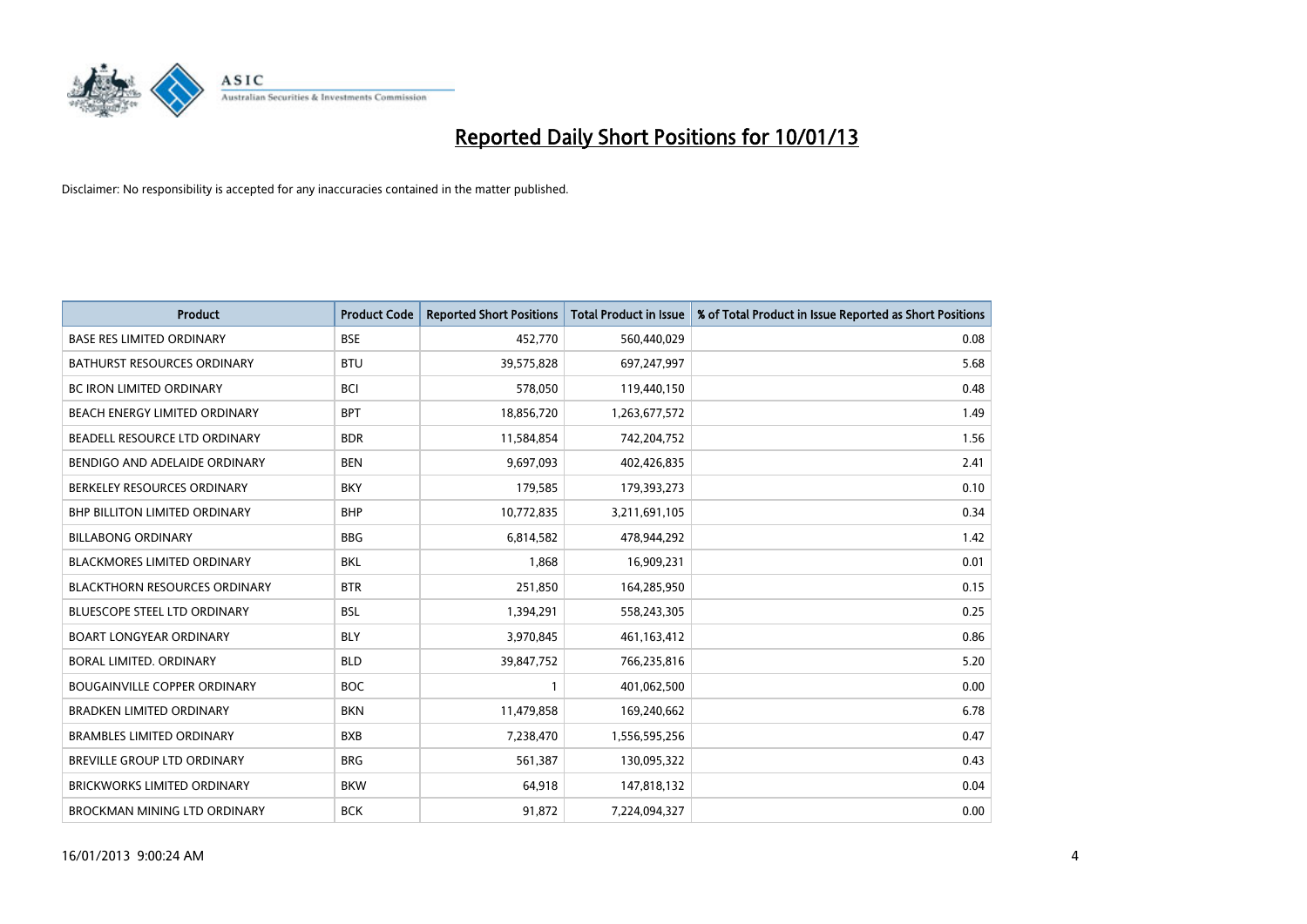

| <b>Product</b>                           | <b>Product Code</b> | <b>Reported Short Positions</b> | Total Product in Issue | % of Total Product in Issue Reported as Short Positions |
|------------------------------------------|---------------------|---------------------------------|------------------------|---------------------------------------------------------|
| BT INVESTMENT MNGMNT ORDINARY            | <b>BTT</b>          | 30,262                          | 274,214,460            | 0.01                                                    |
| <b>BURU ENERGY ORDINARY</b>              | <b>BRU</b>          | 13,456,727                      | 273,769,554            | 4.92                                                    |
| <b>BWP TRUST ORDINARY UNITS</b>          | <b>BWP</b>          | 3,054,130                       | 533,645,790            | 0.57                                                    |
| CABCHARGE AUSTRALIA ORDINARY             | CAB                 | 5,992,287                       | 120,430,683            | 4.98                                                    |
| <b>CALIBRE GROUP LTD ORDINARY</b>        | <b>CGH</b>          | 513,535                         | 307,378,401            | 0.17                                                    |
| CALTEX AUSTRALIA ORDINARY                | <b>CTX</b>          | 4,723,491                       | 270,000,000            | 1.75                                                    |
| CAPE LAMBERT RES LTD ORDINARY            | <b>CFE</b>          | 772.664                         | 689,108,792            | 0.11                                                    |
| CARABELLA RES LTD ORDINARY               | <b>CLR</b>          | 53,326                          | 152,361,547            | 0.03                                                    |
| <b>CARBON ENERGY ORDINARY</b>            | <b>CNX</b>          | 48,071                          | 779,807,322            | 0.01                                                    |
| <b>CARDNO LIMITED ORDINARY</b>           | <b>CDD</b>          | 5,759,275                       | 141,133,512            | 4.08                                                    |
| CARNARVON PETROLEUM ORDINARY             | <b>CVN</b>          | 1,122,063                       | 937,257,700            | 0.12                                                    |
| CARSALES.COM LTD ORDINARY                | <b>CRZ</b>          | 5,926,949                       | 235,768,495            | 2.51                                                    |
| CEDAR WOODS PROP. ORDINARY               | <b>CWP</b>          | 5,001                           | 73,047,793             | 0.01                                                    |
| CENTRAL PETROLEUM ORDINARY               | <b>CTP</b>          | 676,268                         | 1,386,978,365          | 0.05                                                    |
| CENTRO RETAIL AUST ORD/UNIT STAPLED SEC  | <b>CRF</b>          | 6,284,157                       | 1,427,391,696          | 0.44                                                    |
| CERAMIC FUEL CELLS ORDINARY              | CFU                 | 390                             | 1,559,231,320          | 0.00                                                    |
| CFS RETAIL TRUST GRP STAPLED SECURITIES  | <b>CFX</b>          | 34,999,060                      | 2,828,495,659          | 1.24                                                    |
| <b>CHALLENGER DIV.PRO. STAPLED UNITS</b> | <b>CDI</b>          | 40,053                          | 214,101,013            | 0.02                                                    |
| <b>CHALLENGER LIMITED ORDINARY</b>       | <b>CGF</b>          | 3,903,012                       | 539,090,985            | 0.72                                                    |
| CHARTER HALL GROUP STAPLED US PROHIBIT.  | <b>CHC</b>          | 540.752                         | 298,730,356            | 0.18                                                    |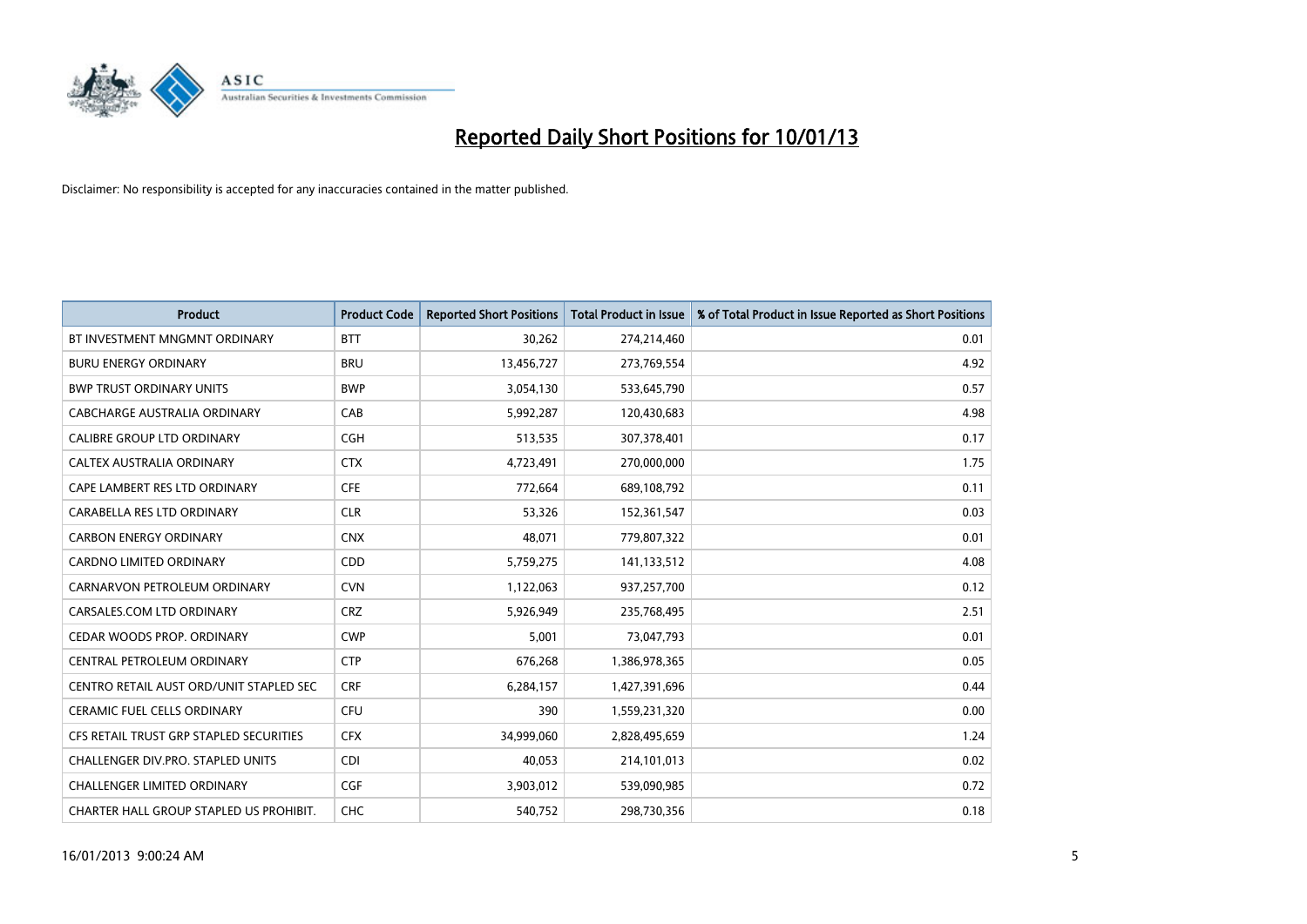

| <b>Product</b>                          | <b>Product Code</b> | <b>Reported Short Positions</b> | <b>Total Product in Issue</b> | % of Total Product in Issue Reported as Short Positions |
|-----------------------------------------|---------------------|---------------------------------|-------------------------------|---------------------------------------------------------|
| <b>CHARTER HALL RETAIL UNITS</b>        | <b>COR</b>          | 874,840                         | 334,098,571                   | 0.26                                                    |
| <b>CHORUS LIMITED ORDINARY</b>          | <b>CNU</b>          | 1,056,484                       | 385,082,123                   | 0.27                                                    |
| CITIGOLD CORP LTD ORDINARY              | <b>CTO</b>          | 1,433,288                       | 1,352,907,765                 | 0.11                                                    |
| <b>CLOUGH LIMITED ORDINARY</b>          | <b>CLO</b>          | 80,174                          | 775,259,839                   | 0.01                                                    |
| <b>CNPR GRP UNITS/ORD STAPLED</b>       | <b>CNP</b>          | 2,537                           | 972,414,514                   | 0.00                                                    |
| COAL OF AFRICA LTD ORDINARY             | <b>CZA</b>          | 67,650                          | 800,951,034                   | 0.01                                                    |
| <b>COALSPUR MINES LTD ORDINARY</b>      | <b>CPL</b>          | 13,447,295                      | 620,729,899                   | 2.17                                                    |
| COCA-COLA AMATIL ORDINARY               | <b>CCL</b>          | 3,802,375                       | 762,133,414                   | 0.50                                                    |
| <b>COCHLEAR LIMITED ORDINARY</b>        | <b>COH</b>          | 5,020,731                       | 57,026,689                    | 8.80                                                    |
| <b>COCKATOO COAL ORDINARY</b>           | <b>COK</b>          | 14,089,032                      | 1,016,746,908                 | 1.39                                                    |
| CODAN LIMITED ORDINARY                  | <b>CDA</b>          | 27,667                          | 176,862,573                   | 0.02                                                    |
| <b>COFFEY INTERNATIONAL ORDINARY</b>    | <b>COF</b>          | 647                             | 255,833,165                   | 0.00                                                    |
| <b>COLLINS FOODS LTD ORDINARY</b>       | <b>CKF</b>          | 321,426                         | 93,000,003                    | 0.35                                                    |
| COMMONWEALTH BANK, ORDINARY             | <b>CBA</b>          | 13,206,571                      | 1,609,180,841                 | 0.82                                                    |
| <b>COMMONWEALTH PROP ORDINARY UNITS</b> | <b>CPA</b>          | 14,256,348                      | 2,347,003,413                 | 0.61                                                    |
| <b>COMPASS RESOURCES ORDINARY</b>       | <b>CMR</b>          | 7,472                           | 1,403,744,100                 | 0.00                                                    |
| COMPUTERSHARE LTD ORDINARY              | <b>CPU</b>          | 13,441,800                      | 555,664,059                   | 2.42                                                    |
| CONTINENTAL COAL LTD ORDINARY           | CCC                 | 983                             | 473,061,772                   | 0.00                                                    |
| <b>COOPER ENERGY LTD ORDINARY</b>       | <b>COE</b>          | 213,765                         | 329,034,654                   | 0.06                                                    |
| CORP TRAVEL LIMITED ORDINARY            | <b>CTD</b>          | 134,863                         | 74,971,020                    | 0.18                                                    |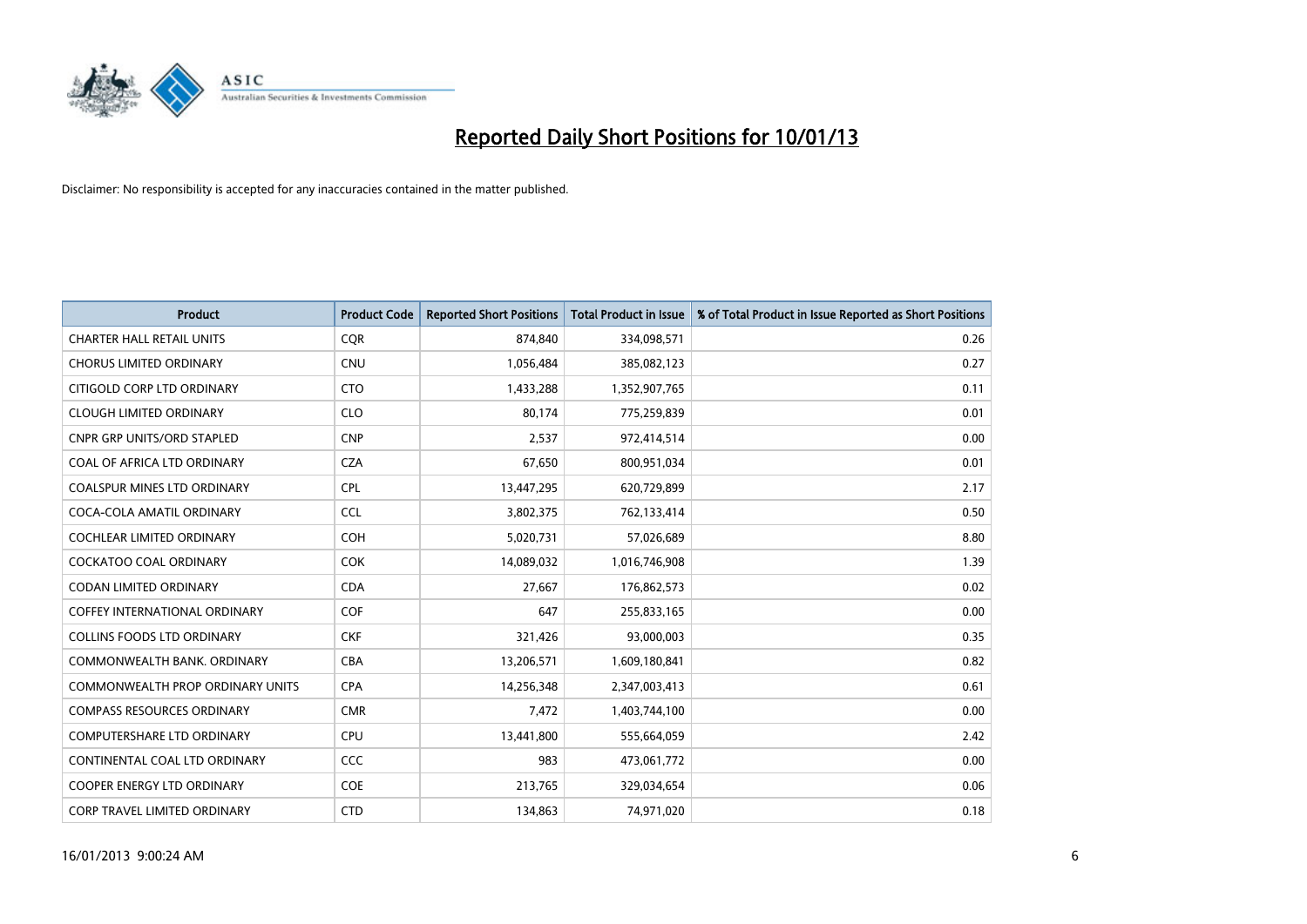

| <b>Product</b>                          | <b>Product Code</b> | <b>Reported Short Positions</b> | <b>Total Product in Issue</b> | % of Total Product in Issue Reported as Short Positions |
|-----------------------------------------|---------------------|---------------------------------|-------------------------------|---------------------------------------------------------|
| <b>CREDIT CORP GROUP ORDINARY</b>       | <b>CCP</b>          | 28,065                          | 45,932,899                    | 0.06                                                    |
| <b>CROMWELL PROP STAPLED SECURITIES</b> | <b>CMW</b>          | 296,862                         | 1,407,704,638                 | 0.02                                                    |
| <b>CROWN LIMITED ORDINARY</b>           | <b>CWN</b>          | 8,446,479                       | 728,394,185                   | 1.16                                                    |
| <b>CSG LIMITED ORDINARY</b>             | CSV                 | 591,597                         | 278,394,845                   | 0.21                                                    |
| <b>CSL LIMITED ORDINARY</b>             | <b>CSL</b>          | 2,197,020                       | 498,756,024                   | 0.44                                                    |
| <b>CSR LIMITED ORDINARY</b>             | <b>CSR</b>          | 41,421,020                      | 506,000,315                   | 8.19                                                    |
| <b>CUDECO LIMITED ORDINARY</b>          | CDU                 | 5,373,714                       | 188,943,961                   | 2.84                                                    |
| DART ENERGY LTD ORDINARY                | <b>DTE</b>          | 15,767,669                      | 878,168,388                   | 1.80                                                    |
| DATA#3 LIMITED ORDINARY                 | <b>DTL</b>          | 1,204                           | 153,974,950                   | 0.00                                                    |
| DAVID JONES LIMITED ORDINARY            | <b>DIS</b>          | 56,347,652                      | 531,788,775                   | 10.60                                                   |
| <b>DECMIL GROUP LIMITED ORDINARY</b>    | <b>DCG</b>          | 1,017,594                       | 168,203,219                   | 0.60                                                    |
| DEVINE LIMITED ORDINARY                 | <b>DVN</b>          | 98,351                          | 158,730,556                   | 0.06                                                    |
| DEXUS PROPERTY GROUP STAPLED UNITS      | <b>DXS</b>          | 15,157,506                      | 4,839,024,176                 | 0.31                                                    |
| DISCOVERY METALS LTD ORDINARY           | <b>DML</b>          | 2,279,179                       | 486,986,451                   | 0.47                                                    |
| DOMINO PIZZA ENTERPR ORDINARY           | <b>DMP</b>          | 82,282                          | 70,192,674                    | 0.12                                                    |
| DORAY MINERALS LTD ORDINARY             | <b>DRM</b>          | 105,000                         | 139,200,101                   | 0.08                                                    |
| DOWNER EDI LIMITED ORDINARY             | <b>DOW</b>          | 5,560,003                       | 429,100,296                   | 1.30                                                    |
| DRILLSEARCH ENERGY ORDINARY             | <b>DLS</b>          | 1,429,751                       | 427,353,371                   | 0.33                                                    |
| DUET GROUP STAPLED US PROHIBIT.         | <b>DUE</b>          | 3,557,364                       | 1,158,216,750                 | 0.31                                                    |
| DULUXGROUP LIMITED ORDINARY             | <b>DLX</b>          | 8,678,622                       | 374,507,181                   | 2.32                                                    |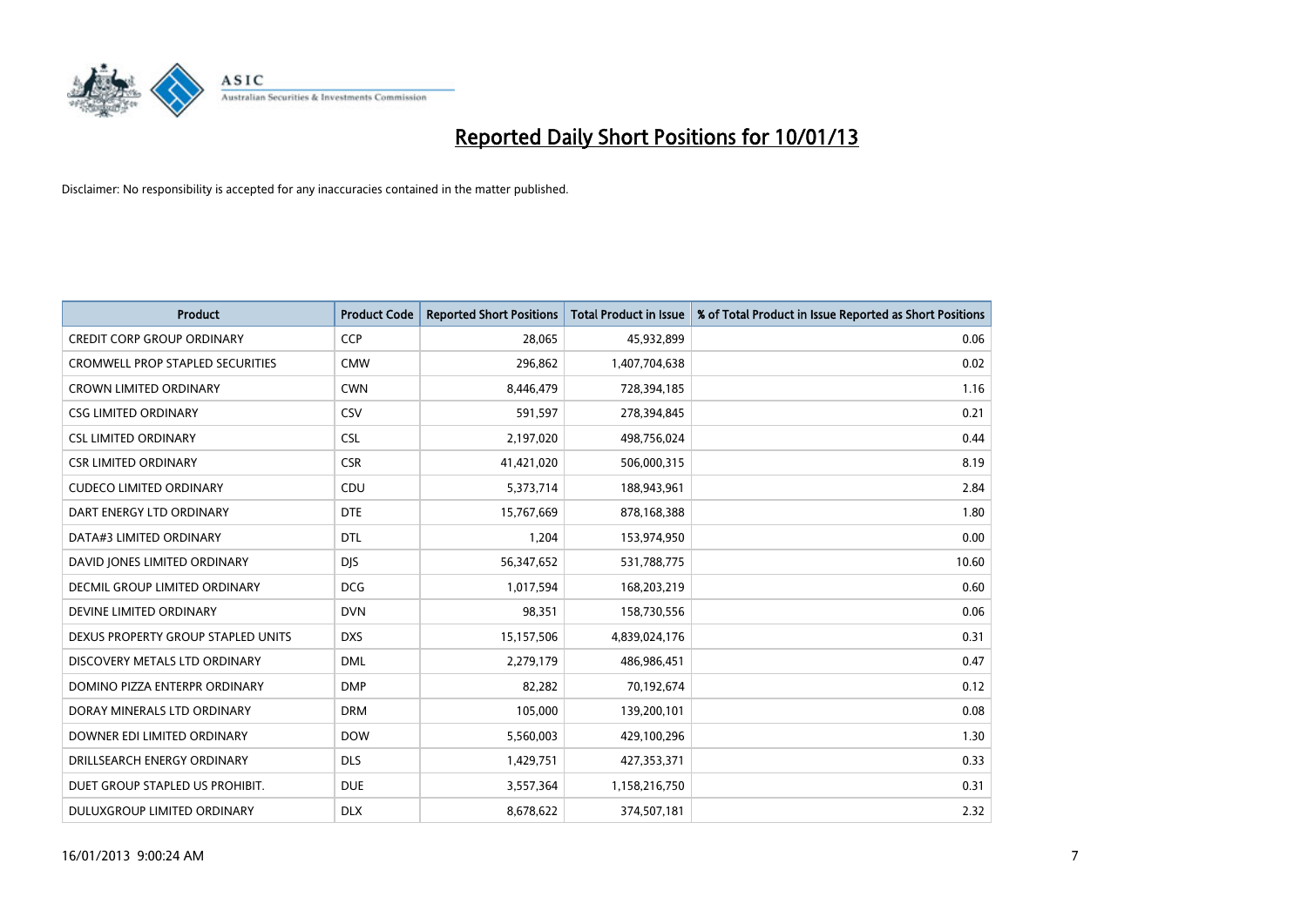

| <b>Product</b>                        | <b>Product Code</b> | <b>Reported Short Positions</b> | <b>Total Product in Issue</b> | % of Total Product in Issue Reported as Short Positions |
|---------------------------------------|---------------------|---------------------------------|-------------------------------|---------------------------------------------------------|
| <b>DWS LTD ORDINARY</b>               | <b>DWS</b>          | 101,719                         | 132,362,763                   | 0.08                                                    |
| ECHO ENTERTAINMENT ORDINARY           | <b>EGP</b>          | 10,370,875                      | 825,672,730                   | 1.26                                                    |
| <b>ELDERS LIMITED ORDINARY</b>        | <b>ELD</b>          | 19,083,248                      | 448,598,480                   | 4.25                                                    |
| ELEMENTAL MINERALS ORDINARY           | <b>ELM</b>          | 37,696                          | 288,587,228                   | 0.01                                                    |
| ELEMENTOS LIMITED ORDINARY            | <b>ELT</b>          | 16                              | 148,352,638                   | 0.00                                                    |
| <b>EMECO HOLDINGS ORDINARY</b>        | EHL.                | 6,646,658                       | 599,675,707                   | 1.11                                                    |
| <b>ENDEAVOUR MIN CORP CDI 1:1</b>     | <b>EVR</b>          | 251,919                         | 128,051,824                   | 0.20                                                    |
| ENERGY RESOURCES ORDINARY 'A'         | <b>ERA</b>          | 6,954,918                       | 517,725,062                   | 1.34                                                    |
| <b>ENERGY WORLD CORPOR, ORDINARY</b>  | <b>EWC</b>          | 18,195,256                      | 1,734,166,672                 | 1.05                                                    |
| <b>ENVESTRA LIMITED ORDINARY</b>      | <b>ENV</b>          | 9,441,622                       | 1,603,333,497                 | 0.59                                                    |
| EQUATORIAL RES LTD ORDINARY           | EQX                 | 117,839                         | 117,235,353                   | 0.10                                                    |
| ETHANE PIPELINE STAPLED SECURITIES    | <b>EPX</b>          | 37                              | 69,302,275                    | 0.00                                                    |
| EVOLUTION MINING LTD ORDINARY         | <b>EVN</b>          | 3,999,129                       | 708,092,989                   | 0.56                                                    |
| FAIRFAX MEDIA LTD ORDINARY            | <b>FXI</b>          | 353,252,744                     | 2,351,955,725                 | 15.02                                                   |
| <b>FAR LTD ORDINARY</b>               | <b>FAR</b>          | 21,000,000                      | 2,499,846,742                 | 0.84                                                    |
| FISHER & PAYKEL H. ORDINARY           | <b>FPH</b>          | 40,001                          | 542,602,858                   | 0.01                                                    |
| FKP PROPERTY GROUP STAPLED SECURITIES | <b>FKP</b>          | 6,803,147                       | 321,578,705                   | 2.12                                                    |
| FLEETWOOD CORP ORDINARY               | <b>FWD</b>          | 2,803,028                       | 60,033,258                    | 4.67                                                    |
| FLETCHER BUILDING ORDINARY            | <b>FBU</b>          | 6,543,363                       | 684,793,538                   | 0.96                                                    |
| FLEXIGROUP LIMITED ORDINARY           | <b>FXL</b>          | 488.243                         | 287,469,669                   | 0.17                                                    |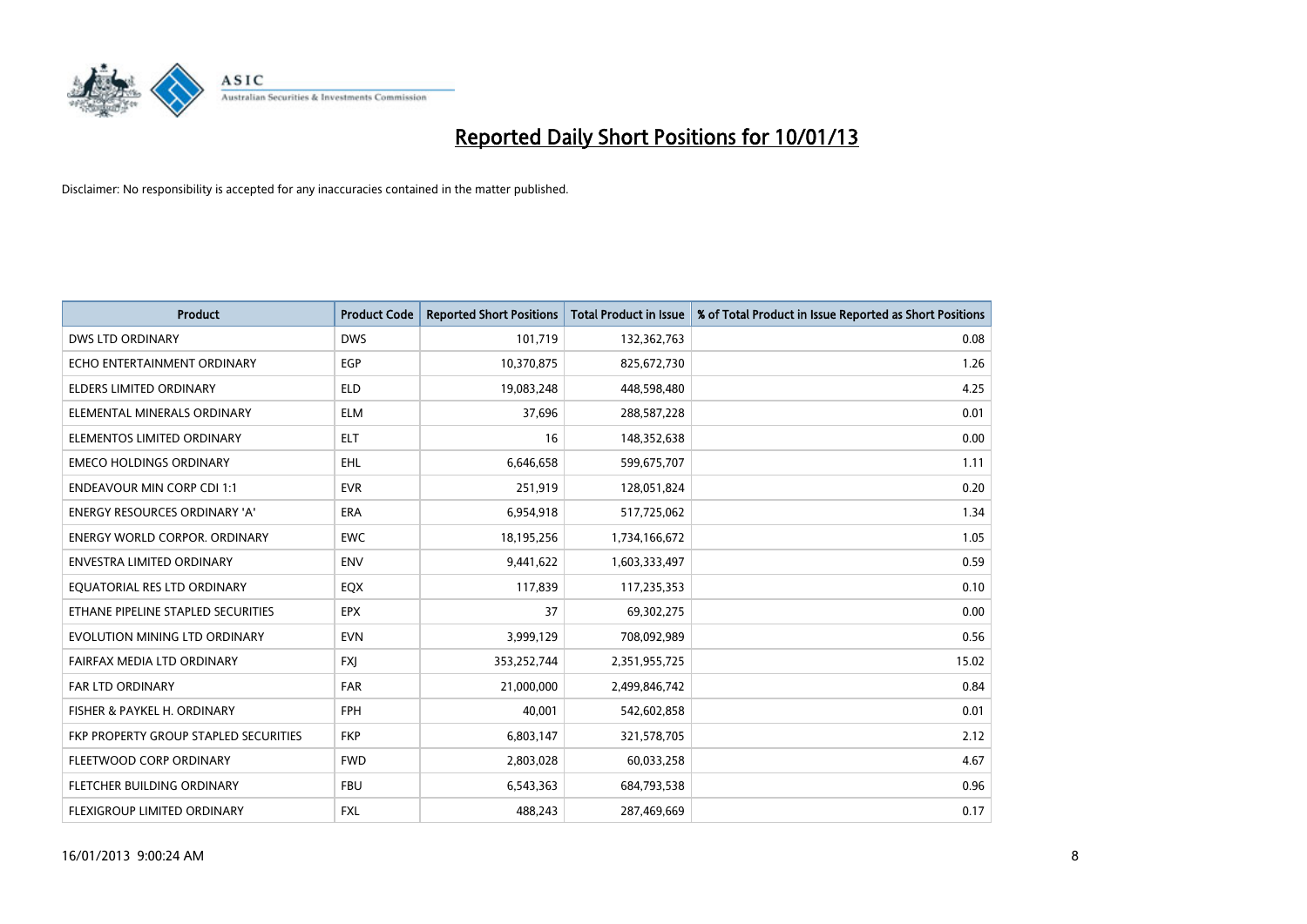

| <b>Product</b>                            | <b>Product Code</b> | <b>Reported Short Positions</b> | <b>Total Product in Issue</b> | % of Total Product in Issue Reported as Short Positions |
|-------------------------------------------|---------------------|---------------------------------|-------------------------------|---------------------------------------------------------|
| <b>FLIGHT CENTRE ORDINARY</b>             | <b>FLT</b>          | 13,050,734                      | 100,165,616                   | 13.03                                                   |
| FLINDERS MINES LTD ORDINARY               | <b>FMS</b>          | 761,521                         | 1,821,300,404                 | 0.04                                                    |
| FOCUS MINERALS LTD ORDINARY               | <b>FML</b>          | 5,529,793                       | 8,822,771,352                 | 0.06                                                    |
| FONTERRA SHARE FUND ORDINARY UNITS        | <b>FSF</b>          | 23,312                          | 95,592,485                    | 0.02                                                    |
| <b>FORGE GROUP LIMITED ORDINARY</b>       | FGE                 | 96,519                          | 86,169,014                    | 0.11                                                    |
| FORTESCUE METALS GRP ORDINARY             | <b>FMG</b>          | 181,038,256                     | 3,113,798,659                 | 5.81                                                    |
| <b>G.U.D. HOLDINGS ORDINARY</b>           | GUD                 | 1,594,199                       | 71,341,319                    | 2.23                                                    |
| <b>G8 EDUCATION LIMITED ORDINARY</b>      | <b>GEM</b>          | 401,620                         | 246,048,593                   | 0.16                                                    |
| <b>GALAXY RESOURCES ORDINARY</b>          | <b>GXY</b>          | 3,098,319                       | 560,357,421                   | 0.55                                                    |
| <b>GENETIC TECHNOLOGIES ORDINARY</b>      | <b>GTG</b>          | 647,100                         | 474,971,819                   | 0.14                                                    |
| <b>GEODYNAMICS LIMITED ORDINARY</b>       | GDY                 | 850                             | 406,452,608                   | 0.00                                                    |
| <b>GINDALBIE METALS LTD ORDINARY</b>      | <b>GBG</b>          | 29,376,746                      | 1,404,350,200                 | 2.09                                                    |
| <b>GOODMAN FIELDER, ORDINARY</b>          | <b>GFF</b>          | 24,852,378                      | 1,955,559,207                 | 1.27                                                    |
| <b>GOODMAN GROUP STAPLED US PROHIBIT.</b> | <b>GMG</b>          | 3,416,832                       | 1,713,233,947                 | 0.20                                                    |
| <b>GPT GROUP STAPLED SEC.</b>             | <b>GPT</b>          | 7,670,851                       | 1,766,785,075                 | 0.43                                                    |
| <b>GRAINCORP LIMITED A CLASS ORDINARY</b> | <b>GNC</b>          | 1,510,120                       | 228,855,628                   | 0.66                                                    |
| <b>GRANGE RESOURCES. ORDINARY</b>         | GRR                 | 1,888,489                       | 1,155,487,102                 | 0.16                                                    |
| <b>GREENLAND MIN EN LTD ORDINARY</b>      | GGG                 | 4,415,036                       | 567,937,409                   | 0.78                                                    |
| <b>GRYPHON MINERALS LTD ORDINARY</b>      | GRY                 | 17,189,435                      | 400,464,983                   | 4.29                                                    |
| <b>GUILDFORD COAL LTD ORDINARY</b>        | <b>GUF</b>          | 1,394,807                       | 521,046,899                   | 0.27                                                    |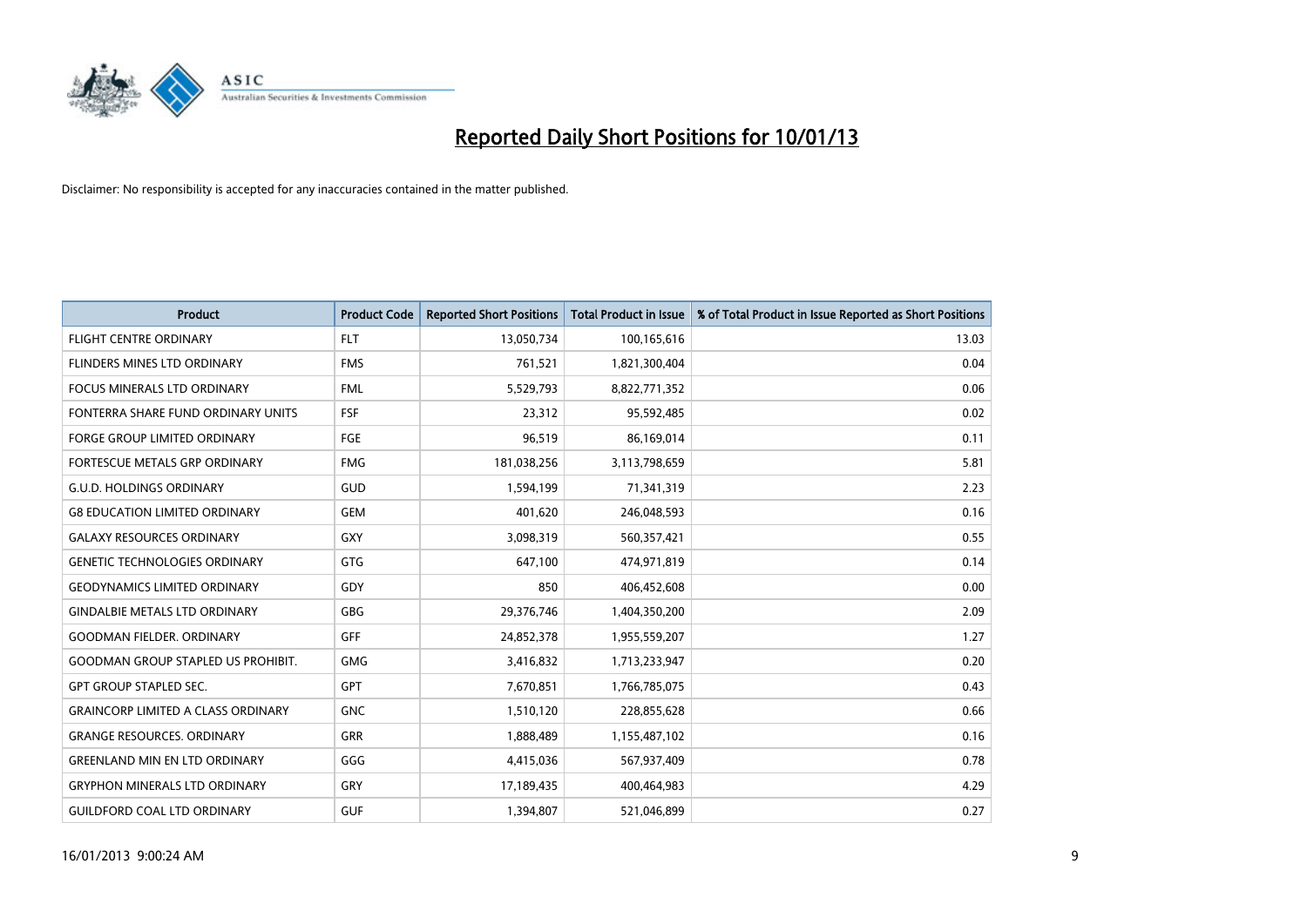

| <b>Product</b>                      | <b>Product Code</b> | <b>Reported Short Positions</b> | <b>Total Product in Issue</b> | % of Total Product in Issue Reported as Short Positions |
|-------------------------------------|---------------------|---------------------------------|-------------------------------|---------------------------------------------------------|
| <b>GUNNS LIMITED ORDINARY</b>       | <b>GNS</b>          | 51,528,090                      | 848,401,559                   | 6.07                                                    |
| <b>GWA GROUP LTD ORDINARY</b>       | <b>GWA</b>          | 9,100,756                       | 304,706,899                   | 2.99                                                    |
| HARVEY NORMAN ORDINARY              | <b>HVN</b>          | 122,323,451                     | 1,062,316,784                 | 11.51                                                   |
| HASTIE GROUP LIMITED ORDINARY       | <b>HST</b>          | 233,914                         | 137,353,504                   | 0.17                                                    |
| <b>HENDERSON GROUP CDI 1:1</b>      | <b>HGG</b>          | 913,669                         | 717,648,677                   | 0.13                                                    |
| HFA HOLDINGS LIMITED ORDINARY       | <b>HFA</b>          | 3,809                           | 117,332,831                   | 0.00                                                    |
| HILLGROVE RES LTD ORDINARY          | <b>HGO</b>          | 3,410,553                       | 1,022,760,221                 | 0.33                                                    |
| HILLS HOLDINGS LTD ORDINARY         | <b>HIL</b>          | 3,175,064                       | 246,500,444                   | 1.29                                                    |
| HORIZON OIL LIMITED ORDINARY        | <b>HZN</b>          | 31,534,821                      | 1,130,811,515                 | 2.79                                                    |
| HOT CHILI LTD ORDINARY              | <b>HCH</b>          | 997,524                         | 286,776,224                   | 0.35                                                    |
| <b>ICON ENERGY LIMITED ORDINARY</b> | <b>ICN</b>          | 72                              | 533,391,210                   | 0.00                                                    |
| <b>IINET LIMITED ORDINARY</b>       | <b>IIN</b>          | 158,916                         | 161,238,847                   | 0.10                                                    |
| <b>ILUKA RESOURCES ORDINARY</b>     | ILU                 | 67,103,360                      | 418,700,517                   | 16.03                                                   |
| <b>IMDEX LIMITED ORDINARY</b>       | <b>IMD</b>          | 964,124                         | 210,473,188                   | 0.46                                                    |
| <b>INCITEC PIVOT ORDINARY</b>       | IPL                 | 6,853,965                       | 1,628,730,107                 | 0.42                                                    |
| <b>INDEPENDENCE GROUP ORDINARY</b>  | <b>IGO</b>          | 4,410,198                       | 232,882,535                   | 1.89                                                    |
| INDOPHIL RESOURCES ORDINARY         | <b>IRN</b>          | 1,433,422                       | 1,203,146,194                 | 0.12                                                    |
| INFIGEN ENERGY STAPLED SECURITIES   | <b>IFN</b>          | 3,355,686                       | 762,265,972                   | 0.44                                                    |
| <b>INSURANCE AUSTRALIA ORDINARY</b> | IAG                 | 5,869,159                       | 2,079,034,021                 | 0.28                                                    |
| INTEGRA MINING LTD, ORDINARY        | <b>IGR</b>          | 122,424                         | 934,440,899                   | 0.01                                                    |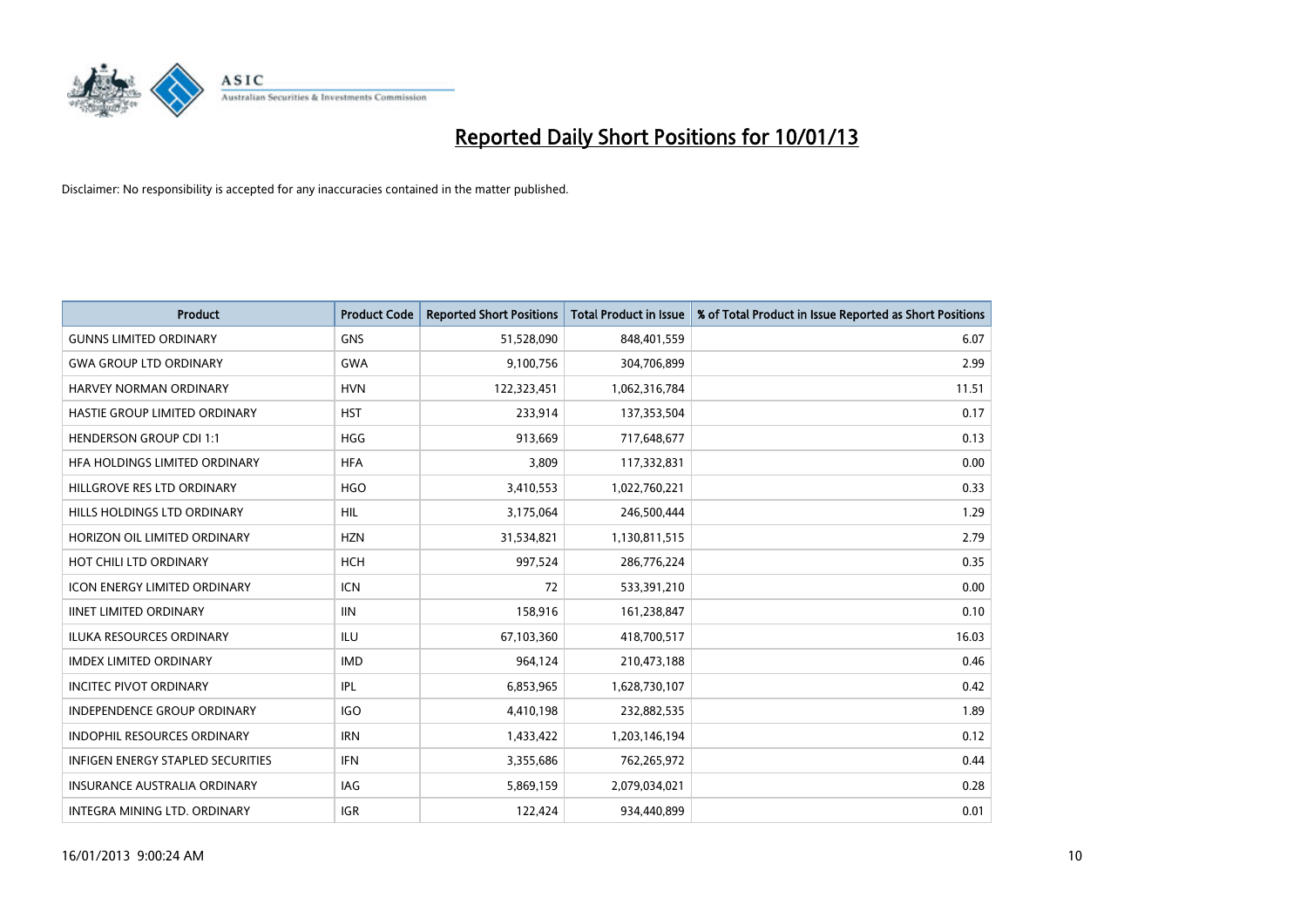

| <b>Product</b>                                  | <b>Product Code</b> | <b>Reported Short Positions</b> | <b>Total Product in Issue</b> | % of Total Product in Issue Reported as Short Positions |
|-------------------------------------------------|---------------------|---------------------------------|-------------------------------|---------------------------------------------------------|
| <b>INTREPID MINES ORDINARY</b>                  | <b>IAU</b>          | 10,547,443                      | 555,419,975                   | 1.90                                                    |
| <b>INVESTA OFFICE FUND STAPLED SECURITIES</b>   | <b>IOF</b>          | 3,303,142                       | 614,047,458                   | 0.54                                                    |
| <b>INVOCARE LIMITED ORDINARY</b>                | IVC                 | 3,231,984                       | 110,030,298                   | 2.94                                                    |
| <b>ION LIMITED ORDINARY</b>                     | <b>ION</b>          | 164,453                         | 256,365,105                   | 0.06                                                    |
| <b>IOOF HOLDINGS LTD ORDINARY</b>               | IFL.                | 1,606,885                       | 229,794,395                   | 0.70                                                    |
| <b>IRESS LIMITED ORDINARY</b>                   | <b>IRE</b>          | 1,948,665                       | 128,620,231                   | 1.52                                                    |
| <b>IRON ORE HOLDINGS ORDINARY</b>               | <b>IOH</b>          | 39,352                          | 161,174,005                   | 0.02                                                    |
| <b>IVANHOE AUSTRALIA ORDINARY</b>               | <b>IVA</b>          | 2,093,664                       | 714,483,151                   | 0.29                                                    |
| <b>JAMES HARDIE INDUST CHESS DEPOSITARY INT</b> | <b>IHX</b>          | 9,186,267                       | 440,917,727                   | 2.08                                                    |
| <b>IB HI-FI LIMITED ORDINARY</b>                | <b>IBH</b>          | 19,079,661                      | 98,850,643                    | 19.30                                                   |
| <b>JUMBO INTERACTIVE ORDINARY</b>               | JIN.                | 1,000                           | 43,002,560                    | 0.00                                                    |
| <b>JUPITER MINES ORDINARY</b>                   | <b>IMS</b>          | 1,672                           | 2,281,835,383                 | 0.00                                                    |
| <b>KAGARA LTD ORDINARY</b>                      | KZL                 | 3,034,733                       | 798,953,117                   | 0.38                                                    |
| KANGAROO RES LTD ORDINARY                       | <b>KRL</b>          | 191,687                         | 3,434,430,012                 | 0.01                                                    |
| KAROON GAS AUSTRALIA ORDINARY                   | <b>KAR</b>          | 172,142                         | 221,420,769                   | 0.08                                                    |
| KATHMANDU HOLD LTD ORDINARY                     | <b>KMD</b>          | 588,972                         | 200,215,894                   | 0.29                                                    |
| <b>KBL MINING LIMITED ORDINARY</b>              | <b>KBL</b>          | 1,820                           | 293,535,629                   | 0.00                                                    |
| <b>KENTOR GOLD LIMITED ORDINARY</b>             | KGL                 | 275                             | 140,040,563                   | 0.00                                                    |
| KINGSGATE CONSOLID. ORDINARY                    | <b>KCN</b>          | 8,756,320                       | 151,828,173                   | 5.77                                                    |
| KINGSROSE MINING LTD ORDINARY                   | <b>KRM</b>          | 113,871                         | 291,261,517                   | 0.04                                                    |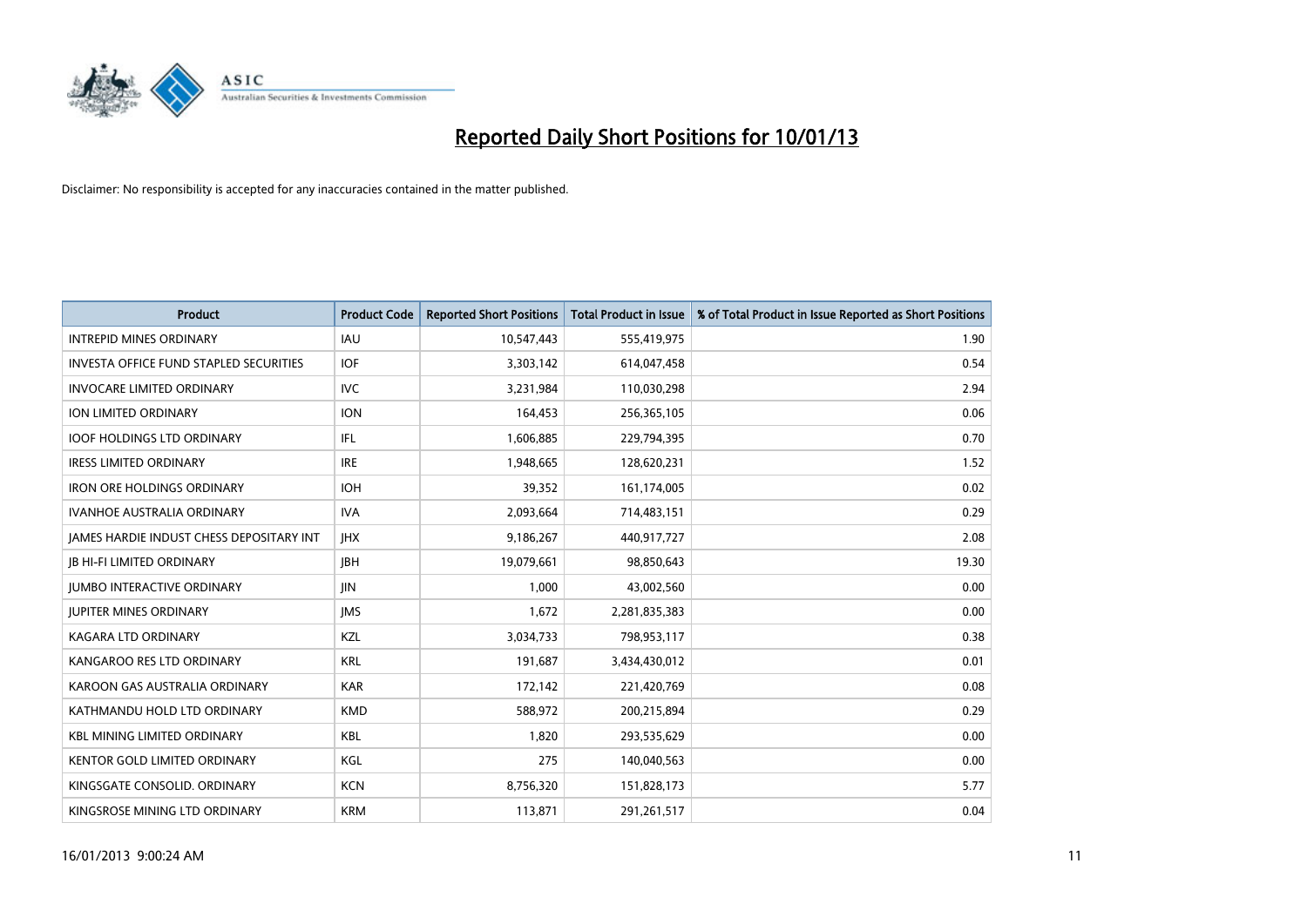

| <b>Product</b>                        | <b>Product Code</b> | <b>Reported Short Positions</b> | <b>Total Product in Issue</b> | % of Total Product in Issue Reported as Short Positions |
|---------------------------------------|---------------------|---------------------------------|-------------------------------|---------------------------------------------------------|
| LEIGHTON HOLDINGS ORDINARY            | LEI                 | 8,538,783                       | 337, 164, 188                 | 2.53                                                    |
| LEND LEASE GROUP UNIT/ORD STAPLED     | LLC                 | 5,534,961                       | 574,351,883                   | 0.96                                                    |
| LINC ENERGY LTD ORDINARY              | <b>LNC</b>          | 28,945,698                      | 504,487,631                   | 5.74                                                    |
| LIQUEFIED NATURAL ORDINARY            | <b>LNG</b>          | 272,800                         | 267,699,015                   | 0.10                                                    |
| LYCOPODIUM LIMITED ORDINARY           | LYL                 | 602                             | 38,755,103                    | 0.00                                                    |
| LYNAS CORPORATION ORDINARY            | <b>LYC</b>          | 128,405,329                     | 1,960,801,292                 | 6.55                                                    |
| M2 TELECOMMUNICATION ORDINARY         | <b>MTU</b>          | 6,790,543                       | 157,976,251                   | 4.30                                                    |
| MACA LIMITED ORDINARY                 | <b>MLD</b>          | 968,206                         | 150,000,000                   | 0.65                                                    |
| <b>MACMAHON HOLDINGS ORDINARY</b>     | <b>MAH</b>          | 17,713,268                      | 1,020,539,461                 | 1.74                                                    |
| MACO ATLAS ROADS GRP ORDINARY STAPLED | <b>MOA</b>          | 3,238,935                       | 478,531,436                   | 0.68                                                    |
| MACQUARIE GROUP LTD ORDINARY          | MQG                 | 6,081,745                       | 339,178,329                   | 1.79                                                    |
| MATRIX C & E LTD ORDINARY             | <b>MCE</b>          | 3,976,209                       | 94,555,428                    | 4.21                                                    |
| <b>MAVERICK DRILLING ORDINARY</b>     | <b>MAD</b>          | 12,300,413                      | 452,726,751                   | 2.72                                                    |
| MAYNE PHARMA LTD ORDINARY             | <b>MYX</b>          | 546,300                         | 545,527,413                   | 0.10                                                    |
| MCMILLAN SHAKESPEARE ORDINARY         | <b>MMS</b>          | 843,013                         | 74,523,965                    | 1.13                                                    |
| MCPHERSON'S LTD ORDINARY              | <b>MCP</b>          | 820                             | 73,106,633                    | 0.00                                                    |
| MEDUSA MINING LTD ORDINARY            | <b>MML</b>          | 2,844,893                       | 188,903,911                   | 1.51                                                    |
| MELBOURNE IT LIMITED ORDINARY         | <b>MLB</b>          | 502,222                         | 82,451,363                    | 0.61                                                    |
| MEO AUSTRALIA LTD ORDINARY            | <b>MEO</b>          | 478,294                         | 627,264,587                   | 0.08                                                    |
| <b>MERMAID MARINE ORDINARY</b>        | <b>MRM</b>          | 936,378                         | 223,832,900                   | 0.42                                                    |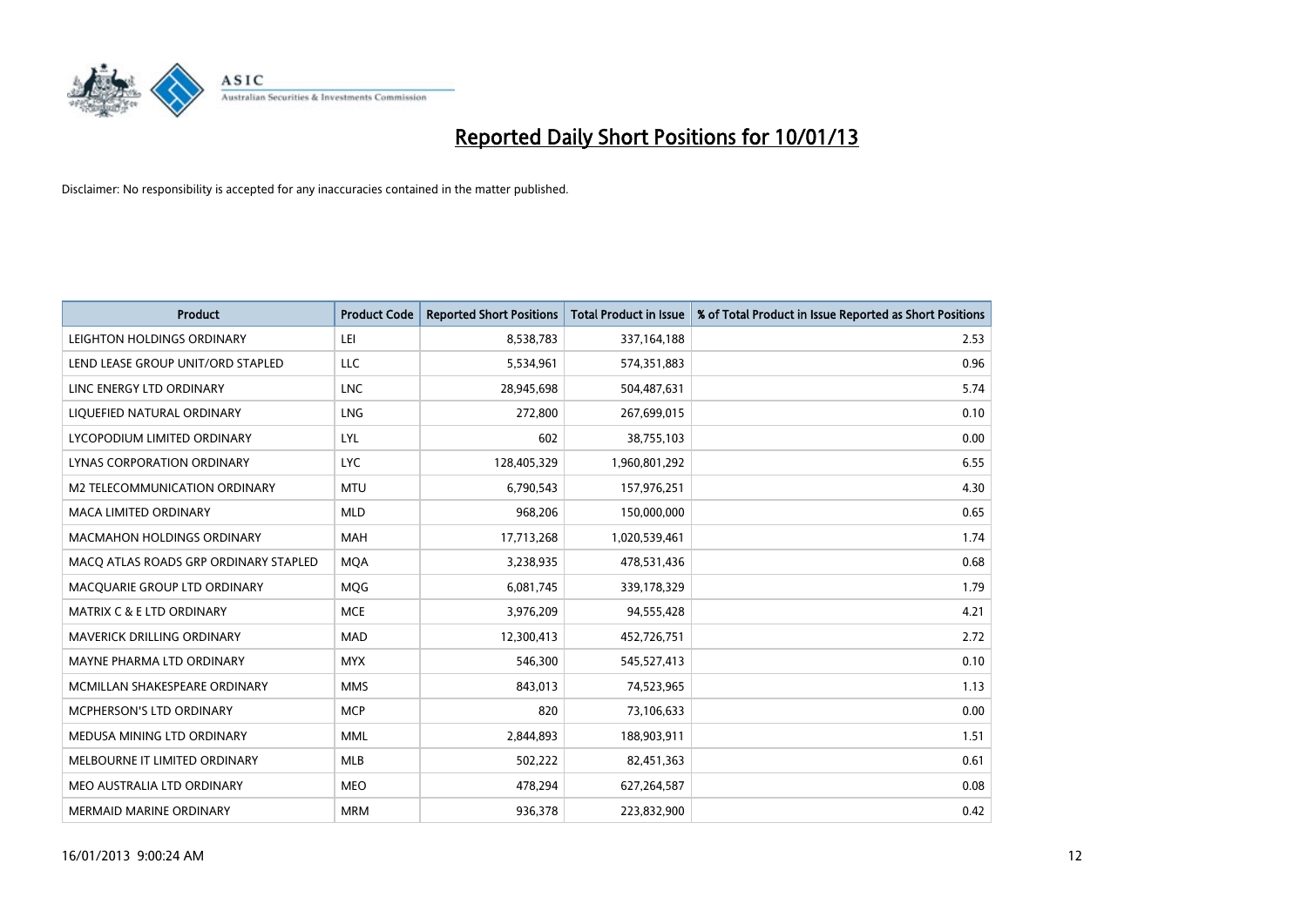

| <b>Product</b>                     | <b>Product Code</b> | <b>Reported Short Positions</b> | <b>Total Product in Issue</b> | % of Total Product in Issue Reported as Short Positions |
|------------------------------------|---------------------|---------------------------------|-------------------------------|---------------------------------------------------------|
| MESOBLAST LIMITED ORDINARY         | <b>MSB</b>          | 17,167,734                      | 287,132,832                   | 5.98                                                    |
| <b>METALS X LIMITED ORDINARY</b>   | <b>MLX</b>          | 6,701,927                       | 1,651,766,110                 | 0.41                                                    |
| METCASH LIMITED ORDINARY           | <b>MTS</b>          | 93,264,481                      | 880,704,786                   | 10.59                                                   |
| METMINCO LIMITED ORDINARY          | <b>MNC</b>          | 54,825                          | 1,749,543,023                 | 0.00                                                    |
| MICLYN EXP OFFSHR ORDINARY         | <b>MIO</b>          | 133,331                         | 278,639,188                   | 0.05                                                    |
| <b>MILTON CORPORATION ORDINARY</b> | <b>MLT</b>          | 12,800                          | 121,625,655                   | 0.01                                                    |
| MINCOR RESOURCES NL ORDINARY       | <b>MCR</b>          | 2,261,629                       | 188,208,274                   | 1.20                                                    |
| MINERAL DEPOSITS ORDINARY          | <b>MDL</b>          | 414,928                         | 83,538,786                    | 0.50                                                    |
| MINERAL RESOURCES, ORDINARY        | <b>MIN</b>          | 3,682,826                       | 185,333,269                   | 1.99                                                    |
| MIRABELA NICKEL LTD ORDINARY       | <b>MBN</b>          | 6,793,416                       | 876,582,736                   | 0.77                                                    |
| MIRVAC GROUP STAPLED SECURITIES    | <b>MGR</b>          | 6,537,522                       | 3,425,587,451                 | 0.19                                                    |
| <b>MOLOPO ENERGY LTD ORDINARY</b>  | <b>MPO</b>          | 637,040                         | 245,849,711                   | 0.26                                                    |
| <b>MONADELPHOUS GROUP ORDINARY</b> | <b>MND</b>          | 6,847,027                       | 90,663,543                    | 7.55                                                    |
| MORTGAGE CHOICE LTD ORDINARY       | <b>MOC</b>          | 2,429,275                       | 123,431,282                   | 1.97                                                    |
| <b>MOUNT GIBSON IRON ORDINARY</b>  | <b>MGX</b>          | 2,435,008                       | 1,090,584,232                 | 0.22                                                    |
| <b>MULTIPLEX SITES SITES</b>       | <b>MXUPA</b>        | 578                             | 4,500,000                     | 0.01                                                    |
| MURCHISON METALS LTD ORDINARY      | <b>MMX</b>          | 6,141,070                       | 450,497,346                   | 1.36                                                    |
| <b>MYER HOLDINGS LTD ORDINARY</b>  | <b>MYR</b>          | 82,586,394                      | 583,384,551                   | 14.16                                                   |
| <b>MYSTATE LIMITED ORDINARY</b>    | <b>MYS</b>          | 19,725                          | 87,117,374                    | 0.02                                                    |
| NATIONAL AUST. BANK ORDINARY       | <b>NAB</b>          | 11,301,280                      | 2,342,207,090                 | 0.48                                                    |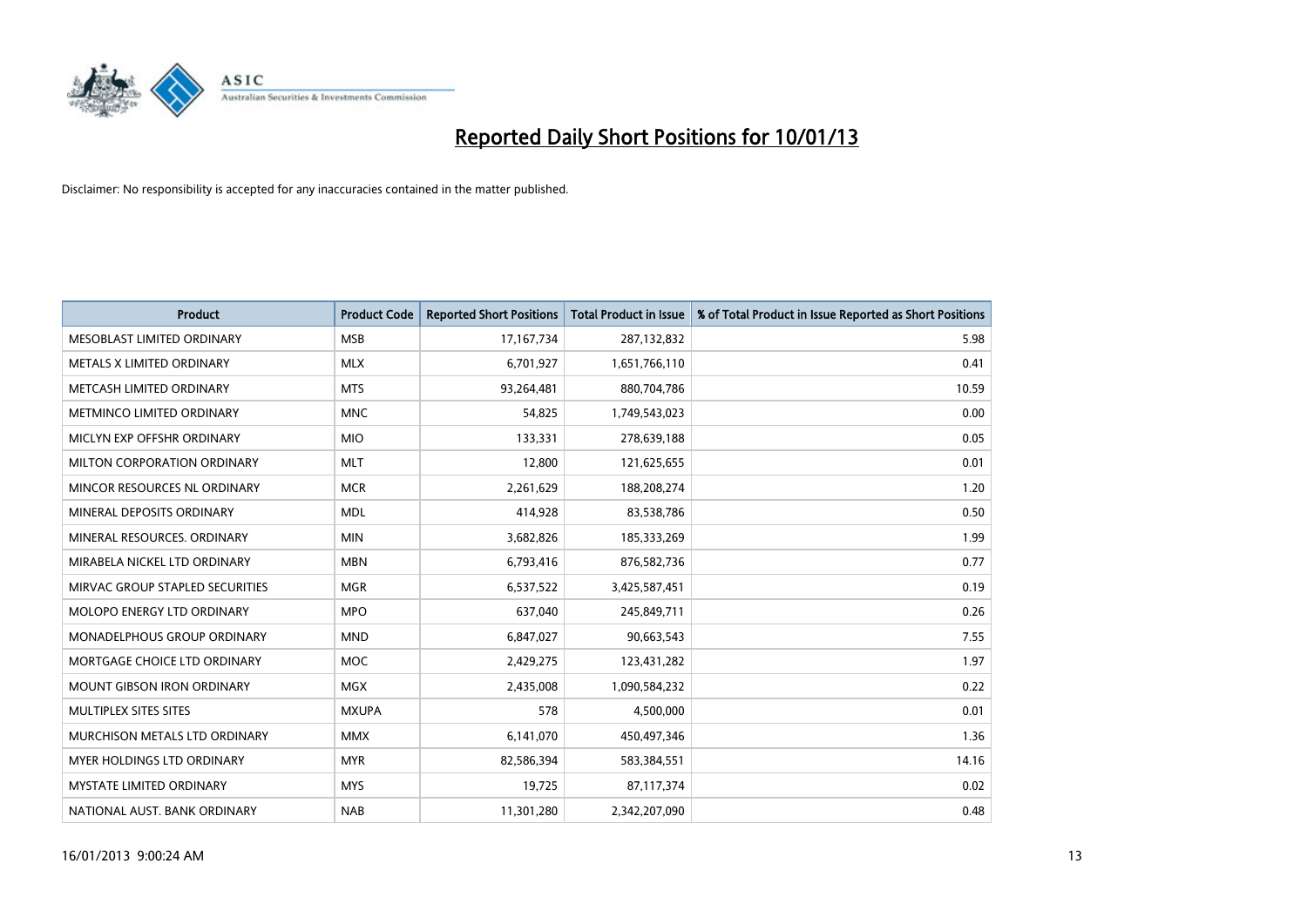

| <b>Product</b>                        | <b>Product Code</b> | <b>Reported Short Positions</b> | <b>Total Product in Issue</b> | % of Total Product in Issue Reported as Short Positions |
|---------------------------------------|---------------------|---------------------------------|-------------------------------|---------------------------------------------------------|
| NAVITAS LIMITED ORDINARY              | <b>NVT</b>          | 9,009,634                       | 375,367,918                   | 2.40                                                    |
| NEON ENERGY LIMITED ORDINARY          | <b>NEN</b>          | 3,277,299                       | 549,844,091                   | 0.60                                                    |
| NEPTUNE MARINE ORDINARY               | <b>NMS</b>          | 60                              | 1,843,891,566                 | 0.00                                                    |
| NEW HOPE CORPORATION ORDINARY         | <b>NHC</b>          | 2,387,186                       | 830,563,352                   | 0.29                                                    |
| NEWCREST MINING ORDINARY              | <b>NCM</b>          | 2,934,535                       | 765,906,839                   | 0.38                                                    |
| NEWS CORP A NON-VOTING CDI            | <b>NWSLV</b>        | 2,990,662                       | 1,533,000,365                 | 0.20                                                    |
| NEWS CORP B VOTING CDI                | <b>NWS</b>          | 1,261,056                       | 798,520,953                   | 0.16                                                    |
| NEWSAT LIMITED ORDINARY               | <b>NWT</b>          | 58,617                          | 233,052,157                   | 0.03                                                    |
| NEXTDC LIMITED ORDINARY               | <b>NXT</b>          | 3,317,708                       | 172,602,288                   | 1.92                                                    |
| NEXUS ENERGY LIMITED ORDINARY         | <b>NXS</b>          | 9,220,716                       | 1,329,821,159                 | 0.69                                                    |
| NIDO PETROLEUM ORDINARY               | <b>NDO</b>          | 105,313                         | 1,601,120,957                 | 0.01                                                    |
| NOBLE MINERAL RES ORDINARY            | <b>NMG</b>          | 3,082,014                       | 666,397,952                   | 0.46                                                    |
| NORFOLK GROUP ORDINARY                | <b>NFK</b>          | 50                              | 158,890,730                   | 0.00                                                    |
| NORTHERN IRON LTD ORDINARY            | <b>NFE</b>          | 3,259,662                       | 484,405,314                   | 0.67                                                    |
| NORTHERN STAR ORDINARY                | <b>NST</b>          | 5,173,781                       | 424,218,168                   | 1.22                                                    |
| NRW HOLDINGS LIMITED ORDINARY         | <b>NWH</b>          | 1,775,419                       | 278,888,011                   | 0.64                                                    |
| NUFARM LIMITED ORDINARY               | <b>NUF</b>          | 6,054,357                       | 262,796,891                   | 2.30                                                    |
| OCEANAGOLD CORP. CHESS DEPOSITARY INT | <b>OGC</b>          | 1,857,969                       | 293,517,918                   | 0.63                                                    |
| OIL SEARCH LTD ORDINARY               | OSH                 | 4,787,920                       | 1,334,756,742                 | 0.36                                                    |
| OM HOLDINGS LIMITED ORDINARY          | OMH                 | 3.982.594                       | 673,423,337                   | 0.59                                                    |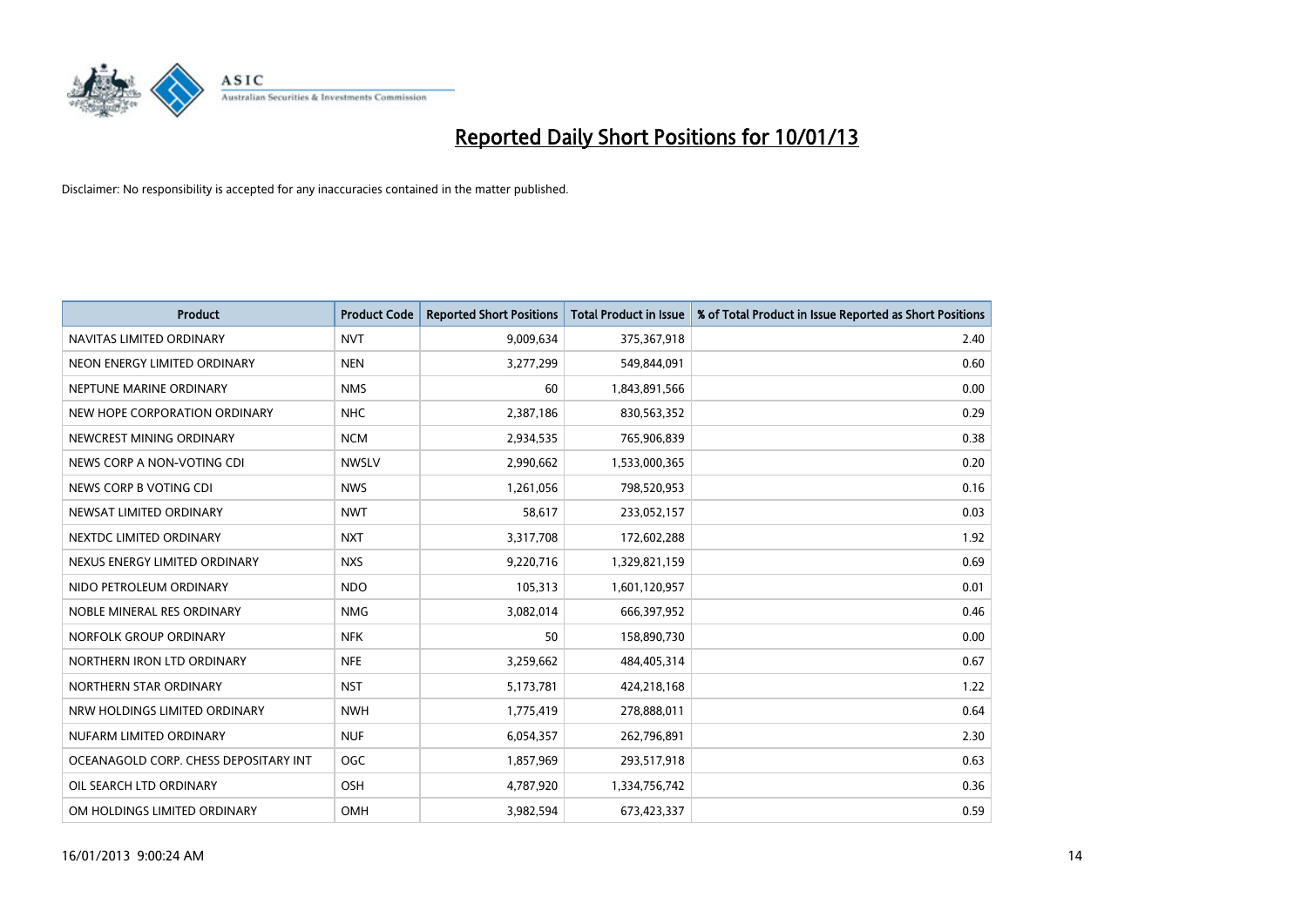

| <b>Product</b>               | <b>Product Code</b> | <b>Reported Short Positions</b> | <b>Total Product in Issue</b> | % of Total Product in Issue Reported as Short Positions |
|------------------------------|---------------------|---------------------------------|-------------------------------|---------------------------------------------------------|
| ORICA LIMITED ORDINARY       | ORI                 | 3,456,715                       | 366,686,516                   | 0.94                                                    |
| ORIGIN ENERGY ORDINARY       | <b>ORG</b>          | 15,507,677                      | 1,094,029,776                 | 1.42                                                    |
| OROCOBRE LIMITED ORDINARY    | <b>ORE</b>          | 73,674                          | 117,745,140                   | 0.06                                                    |
| OROTONGROUP LIMITED ORDINARY | <b>ORL</b>          | 35,406                          | 40,880,902                    | 0.09                                                    |
| ORPHEUS ENERGY LTD ORDINARY  | <b>OEG</b>          | 67,200                          | 130,475,919                   | 0.05                                                    |
| OZ MINERALS ORDINARY         | OZL                 | 5,738,148                       | 303,470,022                   | 1.89                                                    |
| PACIFIC BRANDS ORDINARY      | <b>PBG</b>          | 11,698,230                      | 912,915,695                   | 1.28                                                    |
| PALADIN ENERGY LTD ORDINARY  | <b>PDN</b>          | 99,001,531                      | 836,825,651                   | 11.83                                                   |
| PANAUST LIMITED ORDINARY     | <b>PNA</b>          | 1,960,195                       | 605,962,322                   | 0.32                                                    |
| PANORAMIC RESOURCES ORDINARY | PAN                 | 1,223,494                       | 256,058,555                   | 0.48                                                    |
| PAPERLINX LIMITED ORDINARY   | <b>PPX</b>          | 68,231                          | 609,280,761                   | 0.01                                                    |
| PAPILLON RES LTD ORDINARY    | <b>PIR</b>          | 1,543,371                       | 268,269,982                   | 0.58                                                    |
| PATTIES FOODS LTD ORDINARY   | PFL                 | 100,975                         | 139,065,639                   | 0.07                                                    |
| PEET LIMITED ORDINARY        | <b>PPC</b>          | 4,009,635                       | 321,013,141                   | 1.25                                                    |
| PERILYA LIMITED ORDINARY     | PEM                 | 514                             | 769,316,426                   | 0.00                                                    |
| PERPETUAL LIMITED ORDINARY   | <b>PPT</b>          | 2,078,251                       | 41,980,678                    | 4.95                                                    |
| PERSEUS MINING LTD ORDINARY  | PRU                 | 16,764,360                      | 457,962,088                   | 3.66                                                    |
| PHARMAXIS LTD ORDINARY       | <b>PXS</b>          | 6,658,979                       | 308,543,389                   | 2.16                                                    |
| PLATINUM ASSET ORDINARY      | <b>PTM</b>          | 12,509,378                      | 561,347,878                   | 2.23                                                    |
| PLATINUM AUSTRALIA ORDINARY  | <b>PLA</b>          | 836,127                         | 504,968,043                   | 0.17                                                    |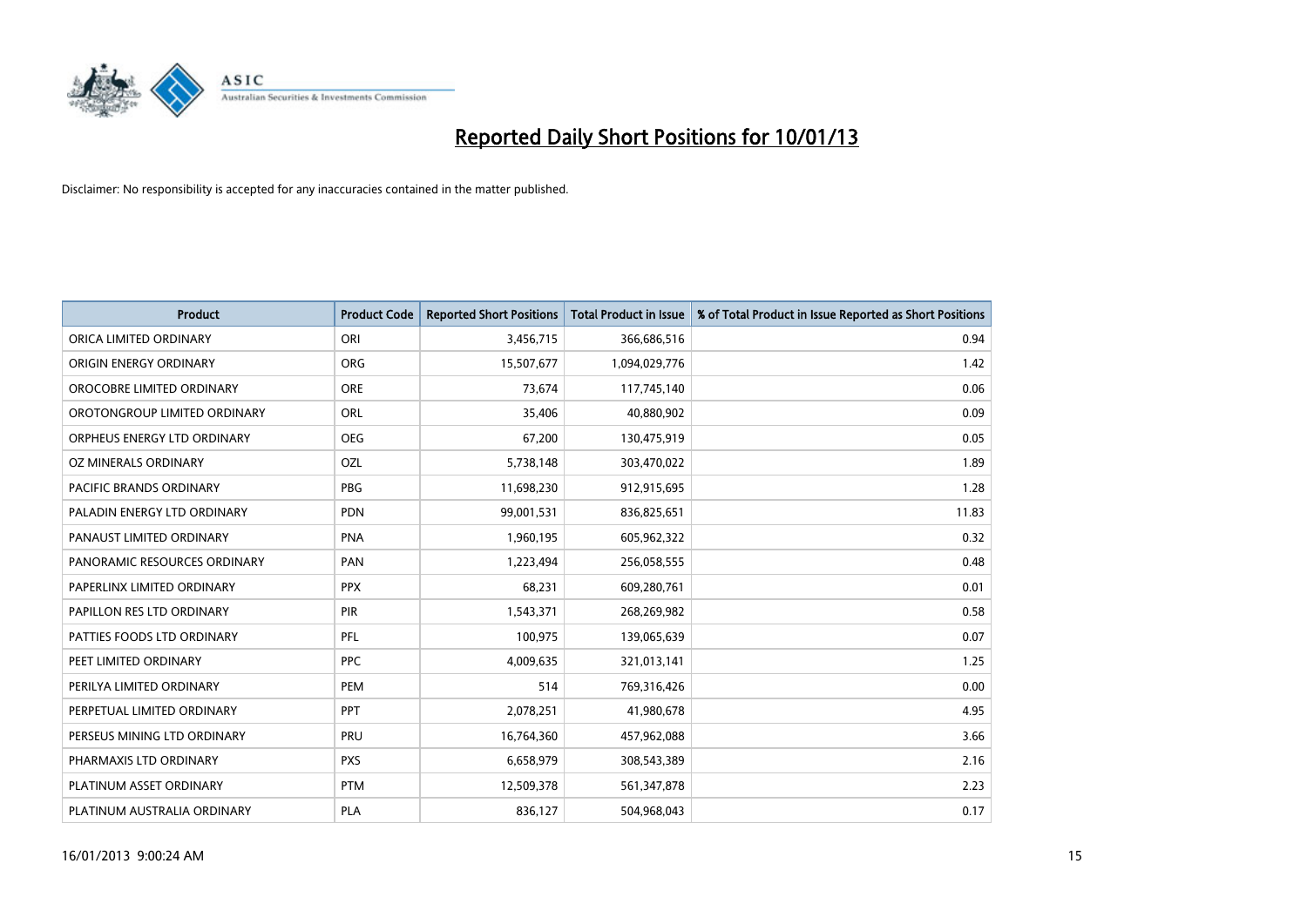

| <b>Product</b>                    | <b>Product Code</b> | <b>Reported Short Positions</b> | <b>Total Product in Issue</b> | % of Total Product in Issue Reported as Short Positions |
|-----------------------------------|---------------------|---------------------------------|-------------------------------|---------------------------------------------------------|
| PMP LIMITED ORDINARY              | <b>PMP</b>          | 31,144                          | 323,781,124                   | 0.01                                                    |
| PRANA BIOTECHNOLOGY ORDINARY      | PBT                 | 80,350                          | 340,689,928                   | 0.02                                                    |
| PREMIER INVESTMENTS ORDINARY      | <b>PMV</b>          | 1,225,890                       | 155,260,478                   | 0.79                                                    |
| PRIMA BIOMED LTD ORDINARY         | <b>PRR</b>          | 6,288,810                       | 1,066,063,388                 | 0.59                                                    |
| PRIMARY HEALTH CARE ORDINARY      | PRY                 | 26,289,956                      | 502,983,554                   | 5.23                                                    |
| PRIME MEDIA GRP LTD ORDINARY      | <b>PRT</b>          | 60,147                          | 366,330,303                   | 0.02                                                    |
| PRIMEAG AUSTRALIA ORDINARY        | PAG                 | 5.184                           | 266,394,444                   | 0.00                                                    |
| PROGRAMMED ORDINARY               | PRG                 | 315,733                         | 118,177,001                   | 0.27                                                    |
| PSIVIDA CORP CDI 1:1              | <b>PVA</b>          | 50,000                          | 8,941,306                     | 0.56                                                    |
| PURA VIDA ENERGY NL ORDINARY      | <b>PVD</b>          | 157,040                         | 59,769,584                    | 0.26                                                    |
| <b>QANTAS AIRWAYS ORDINARY</b>    | QAN                 | 16,316,254                      | 2,265,123,620                 | 0.72                                                    |
| OBE INSURANCE GROUP ORDINARY      | <b>OBE</b>          | 66,201,146                      | 1,196,747,582                 | 5.53                                                    |
| ORXPHARMA LTD ORDINARY            | <b>QRX</b>          | 130,762                         | 144,617,206                   | 0.09                                                    |
| <b>QUBE HOLDINGS LTD ORDINARY</b> | <b>OUB</b>          | 8,956,149                       | 926,489,845                   | 0.97                                                    |
| RAMELIUS RESOURCES ORDINARY       | <b>RMS</b>          | 4,652,396                       | 337,296,949                   | 1.38                                                    |
| RAMSAY HEALTH CARE ORDINARY       | <b>RHC</b>          | 2,951,822                       | 202,081,252                   | 1.46                                                    |
| <b>RCR TOMLINSON ORDINARY</b>     | <b>RCR</b>          | 120,982                         | 132,431,265                   | 0.09                                                    |
| <b>RECKON LIMITED ORDINARY</b>    | <b>RKN</b>          | 451,000                         | 129,488,015                   | 0.35                                                    |
| <b>RED 5 LIMITED ORDINARY</b>     | <b>RED</b>          | 1,928,542                       | 135,488,008                   | 1.42                                                    |
| <b>RED FORK ENERGY ORDINARY</b>   | <b>RFE</b>          | 3,357,514                       | 384,951,719                   | 0.87                                                    |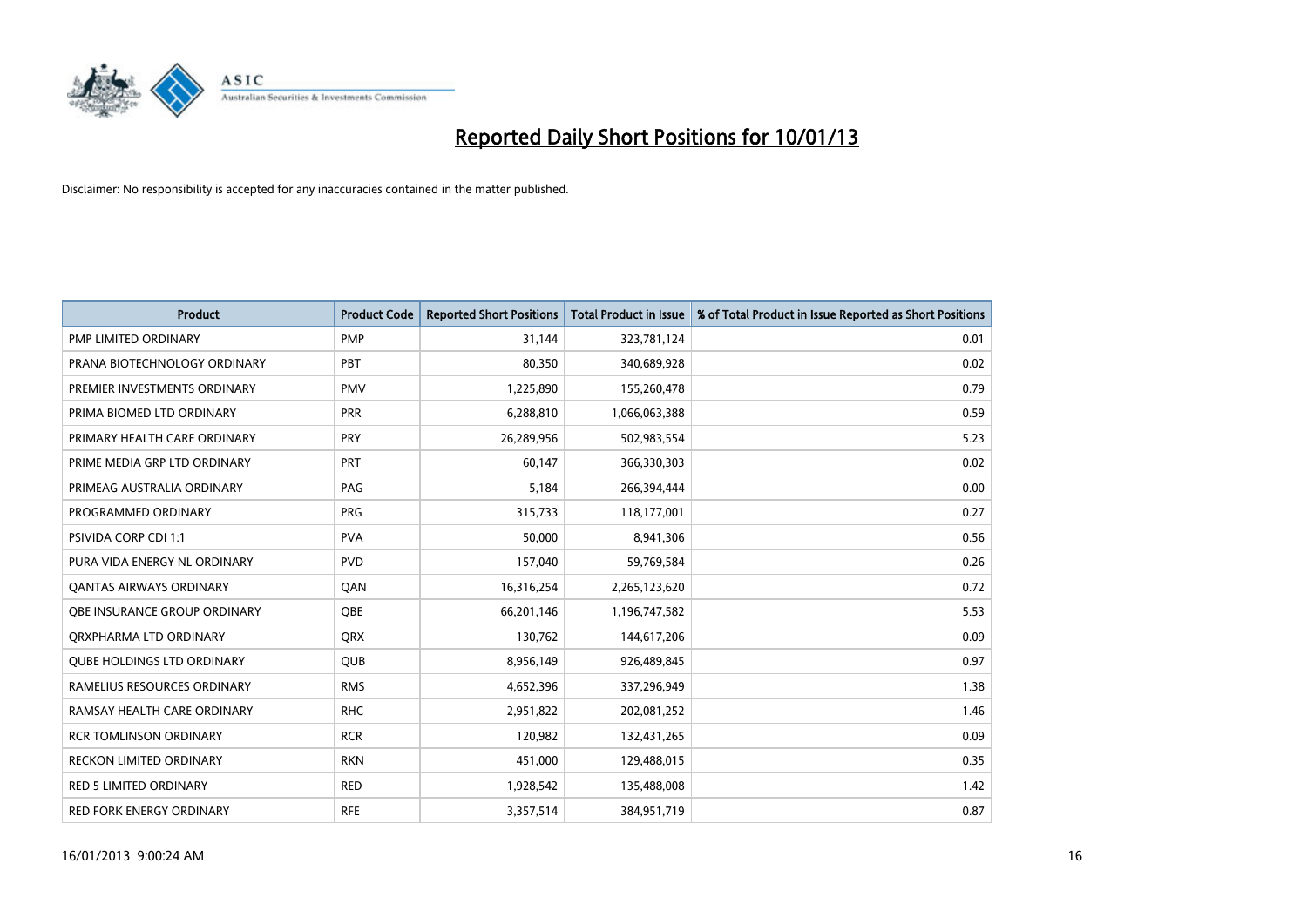

| <b>Product</b>                      | <b>Product Code</b> | <b>Reported Short Positions</b> | <b>Total Product in Issue</b> | % of Total Product in Issue Reported as Short Positions |
|-------------------------------------|---------------------|---------------------------------|-------------------------------|---------------------------------------------------------|
| REDBANK ENERGY LTD ORDINARY         | AEI                 | 13                              | 786,287                       | 0.00                                                    |
| REDFLEX HOLDINGS ORDINARY           | <b>RDF</b>          | 2,820                           | 110,762,310                   | 0.00                                                    |
| REECE AUSTRALIA LTD. ORDINARY       | <b>REH</b>          | 10,498                          | 99,600,000                    | 0.01                                                    |
| <b>REGIS RESOURCES ORDINARY</b>     | <b>RRL</b>          | 3,781,689                       | 473,972,396                   | 0.80                                                    |
| RESMED INC CDI 10:1                 | <b>RMD</b>          | 2,626,992                       | 1,556,242,300                 | 0.17                                                    |
| RESOLUTE MINING ORDINARY            | <b>RSG</b>          | 2,757,787                       | 643,094,224                   | 0.43                                                    |
| <b>RESOURCE GENERATION ORDINARY</b> | <b>RES</b>          | 173                             | 263,345,652                   | 0.00                                                    |
| RETAIL FOOD GROUP ORDINARY          | <b>RFG</b>          | 160,960                         | 130,054,522                   | 0.12                                                    |
| REVERSE CORP LIMITED ORDINARY       | <b>REF</b>          | 100                             | 92,382,175                    | 0.00                                                    |
| REX MINERALS LIMITED ORDINARY       | <b>RXM</b>          | 1,881,233                       | 188,907,284                   | 1.00                                                    |
| RHG LIMITED ORDINARY                | <b>RHG</b>          | 300,932                         | 308,483,177                   | 0.10                                                    |
| RIALTO ENERGY ORDINARY              | <b>RIA</b>          | 41                              | 672,259,992                   | 0.00                                                    |
| <b>RIDLEY CORPORATION ORDINARY</b>  | <b>RIC</b>          | 9,217                           | 307,817,071                   | 0.00                                                    |
| RIO TINTO LIMITED ORDINARY          | <b>RIO</b>          | 9,803,184                       | 435,758,720                   | 2.25                                                    |
| ROC OIL COMPANY ORDINARY            | <b>ROC</b>          | 1,268,114                       | 683,235,552                   | 0.19                                                    |
| <b>RURALCO HOLDINGS ORDINARY</b>    | <b>RHL</b>          | 12,000                          | 55,019,284                    | 0.02                                                    |
| SAI GLOBAL LIMITED ORDINARY         | SAI                 | 5,077,008                       | 206,883,139                   | 2.45                                                    |
| SALMAT LIMITED ORDINARY             | <b>SLM</b>          | 488,210                         | 159,812,799                   | 0.31                                                    |
| SAMSON OIL & GAS LTD ORDINARY       | SSN                 | 3,910,000                       | 1,865,384,154                 | 0.21                                                    |
| SANDFIRE RESOURCES ORDINARY         | <b>SFR</b>          | 1,958,992                       | 153,524,301                   | 1.28                                                    |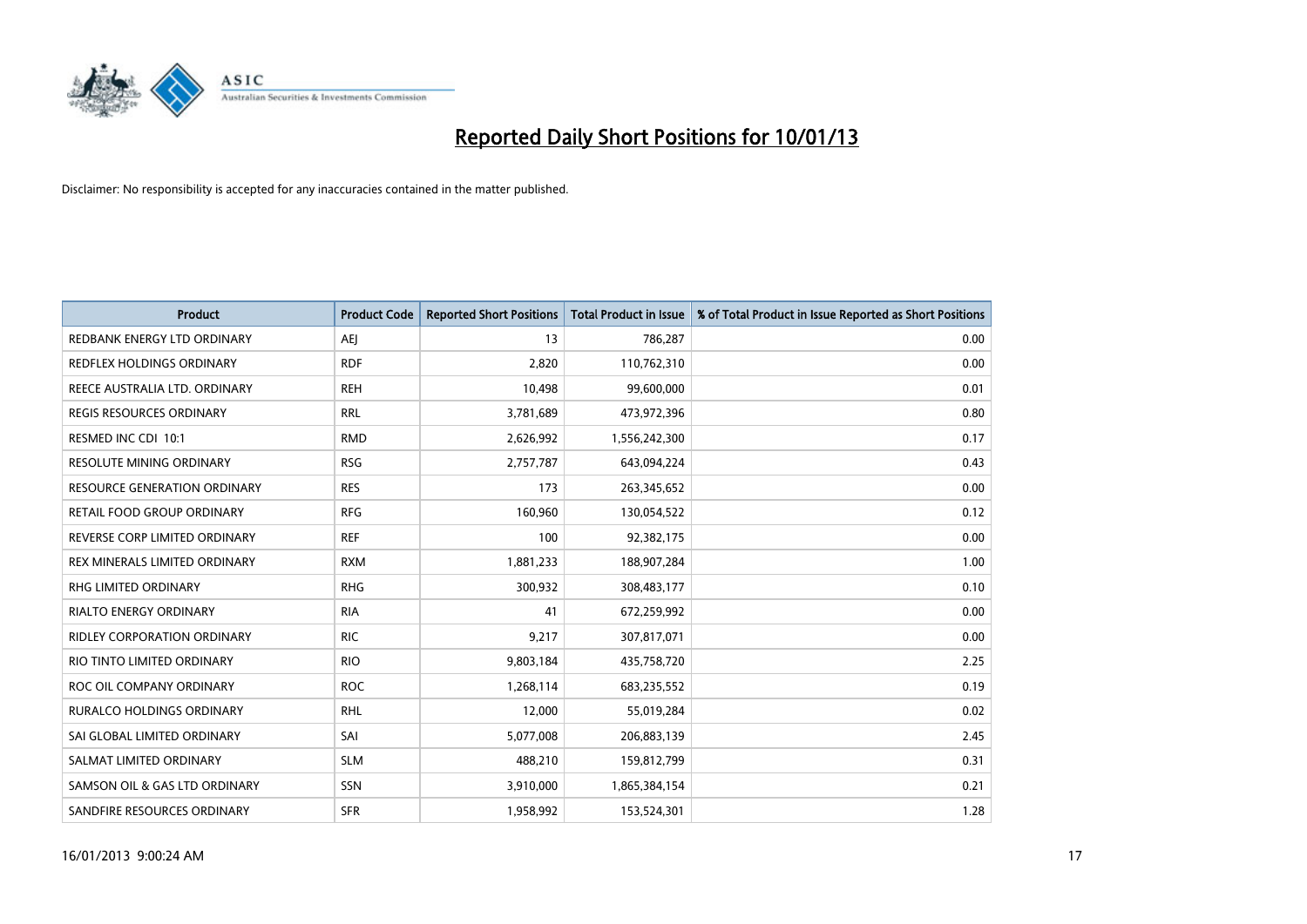

| <b>Product</b>                               | <b>Product Code</b> | <b>Reported Short Positions</b> | <b>Total Product in Issue</b> | % of Total Product in Issue Reported as Short Positions |
|----------------------------------------------|---------------------|---------------------------------|-------------------------------|---------------------------------------------------------|
| <b>SANTOS LTD ORDINARY</b>                   | <b>STO</b>          | 3,909,095                       | 958,885,812                   | 0.41                                                    |
| SARACEN MINERAL ORDINARY                     | <b>SAR</b>          | 7,497,454                       | 595,217,424                   | 1.26                                                    |
| <b>SCA PROPERTY GROUP STAPLED SECURITIES</b> | SCP                 | 7,103,761                       | 585,455,114                   | 1.21                                                    |
| SEDGMAN LIMITED ORDINARY                     | <b>SDM</b>          | 406,605                         | 217,623,797                   | 0.19                                                    |
| <b>SEEK LIMITED ORDINARY</b>                 | <b>SEK</b>          | 13,828,410                      | 337,101,307                   | 4.10                                                    |
| SENEX ENERGY LIMITED ORDINARY                | SXY                 | 2,644,997                       | 1,140,194,837                 | 0.23                                                    |
| SERVICE STREAM ORDINARY                      | <b>SSM</b>          | 5,018                           | 283,418,867                   | 0.00                                                    |
| SEVEN GROUP HOLDINGS ORDINARY                | <b>SVW</b>          | 3,215,400                       | 307,410,281                   | 1.05                                                    |
| SEVEN WEST MEDIA LTD ORDINARY                | <b>SWM</b>          | 20,665,502                      | 999,160,872                   | 2.07                                                    |
| SIGMA PHARMACEUTICAL ORDINARY                | <b>SIP</b>          | 6,158,665                       | 1,173,298,140                 | 0.52                                                    |
| SILEX SYSTEMS ORDINARY                       | <b>SLX</b>          | 1,062,885                       | 170,232,464                   | 0.62                                                    |
| SILVER CHEF LIMITED ORDINARY                 | SIV                 | 4,192                           | 27,222,919                    | 0.02                                                    |
| SILVER LAKE RESOURCE DEF EX IGR              | <b>SLRN</b>         | 16,500                          | 150,097,055                   | 0.01                                                    |
| SILVER LAKE RESOURCE ORDINARY                | <b>SLR</b>          | 17,758,543                      | 228,940,486                   | 7.76                                                    |
| SIMS METAL MGMT LTD ORDINARY                 | SGM                 | 7,921,588                       | 204,296,106                   | 3.88                                                    |
| SINGAPORE TELECOMM. CHESS DEPOSITARY INT     | <b>SGT</b>          | 3,394,898                       | 174,261,546                   | 1.95                                                    |
| SIRIUS RESOURCES NL ORDINARY                 | <b>SIR</b>          | 129,360                         | 223,434,586                   | 0.06                                                    |
| SIRTEX MEDICAL ORDINARY                      | <b>SRX</b>          | 339,767                         | 55,768,136                    | 0.61                                                    |
| SKILLED GROUP LTD ORDINARY                   | <b>SKE</b>          | 4,988,283                       | 233,487,276                   | 2.14                                                    |
| SKY NETWORK ORDINARY                         | <b>SKT</b>          | 30,000                          | 389,139,785                   | 0.01                                                    |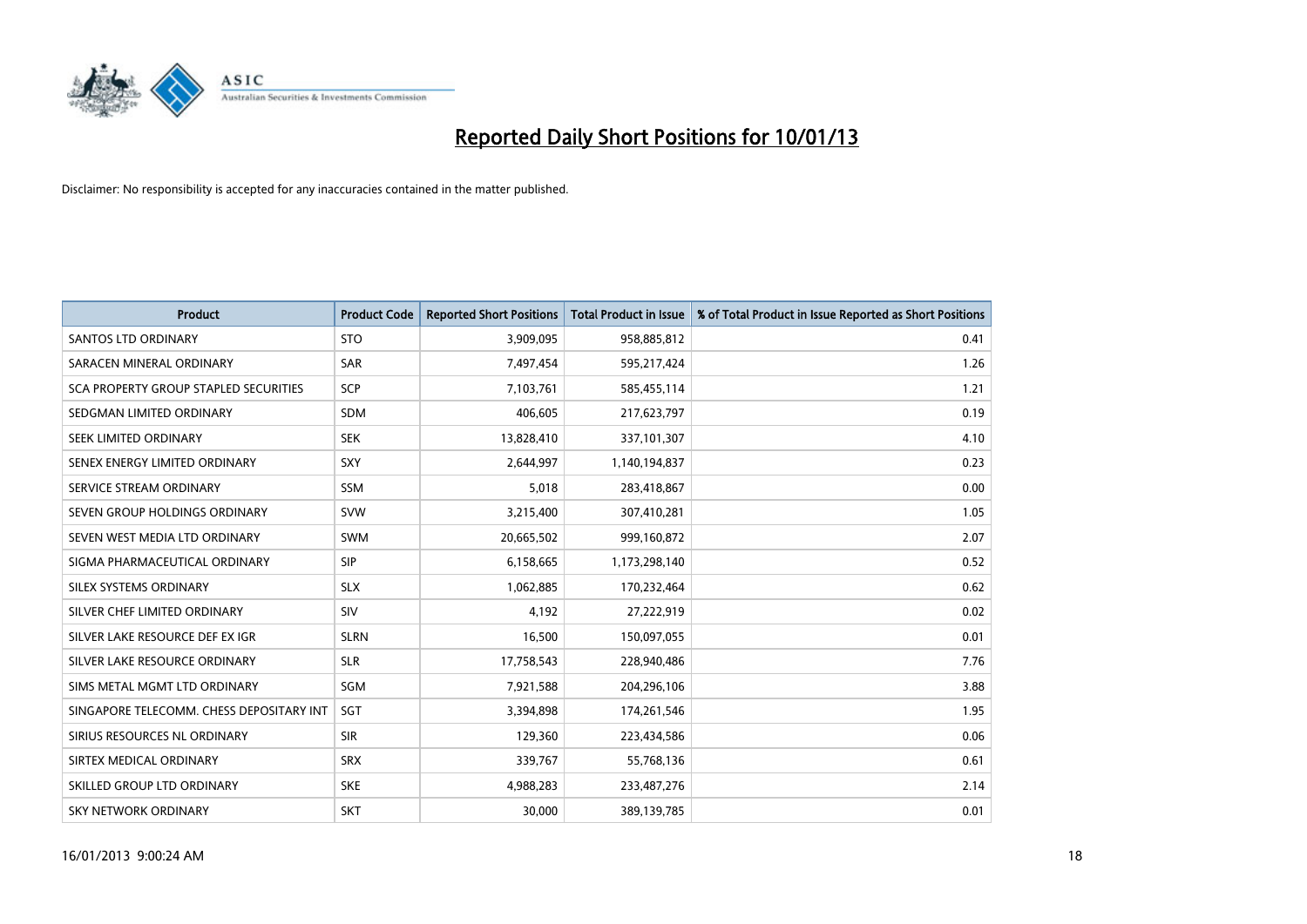

| <b>Product</b>                           | <b>Product Code</b> | <b>Reported Short Positions</b> | <b>Total Product in Issue</b> | % of Total Product in Issue Reported as Short Positions |
|------------------------------------------|---------------------|---------------------------------|-------------------------------|---------------------------------------------------------|
| SKYCITY ENT GRP LTD ORDINARY             | <b>SKC</b>          | 110,101                         | 576,958,340                   | 0.02                                                    |
| <b>SLATER &amp; GORDON ORDINARY</b>      | <b>SGH</b>          | 39,779                          | 170,537,215                   | 0.02                                                    |
| SMS MANAGEMENT, ORDINARY                 | <b>SMX</b>          | 1,180,593                       | 69,378,477                    | 1.70                                                    |
| SONIC HEALTHCARE ORDINARY                | <b>SHL</b>          | 4,899,202                       | 396,025,681                   | 1.24                                                    |
| SOUL PATTINSON (W.H) ORDINARY            | SOL                 | 14,000                          | 239,395,320                   | 0.01                                                    |
| SOUTH BOULDER MINES ORDINARY             | <b>STB</b>          | 136,195                         | 127,952,826                   | 0.11                                                    |
| SP AUSNET STAPLED SECURITIES             | <b>SPN</b>          | 5,773,129                       | 3,367,543,113                 | 0.17                                                    |
| SPARK INFRASTRUCTURE STAPLED NOTE & UNIT | SKI                 | 32,582,662                      | 1,326,734,264                 | 2.46                                                    |
| SPDR 200 FUND ETF UNITS                  | <b>STW</b>          | 53,967                          | 46,859,567                    | 0.12                                                    |
| SPDRMSCIAUSELECTHDY ETF UNITS            | SYI                 | 1,364                           | 2,407,545                     | 0.06                                                    |
| SPECIALTY FASHION ORDINARY               | <b>SFH</b>          | 2,578,941                       | 192,236,121                   | 1.34                                                    |
| ST BARBARA LIMITED ORDINARY              | <b>SBM</b>          | 3,517,866                       | 488,074,077                   | 0.72                                                    |
| STANMORE COAL LTD ORDINARY               | <b>SMR</b>          | 32,870                          | 207,827,090                   | 0.02                                                    |
| STARPHARMA HOLDINGS ORDINARY             | SPL                 | 6,475,204                       | 283,640,060                   | 2.28                                                    |
| STHN CROSS MEDIA ORDINARY                | <b>SXL</b>          | 17,347,322                      | 704,858,524                   | 2.46                                                    |
| STOCKLAND UNITS/ORD STAPLED              | <b>SGP</b>          | 24, 267, 269                    | 2,202,657,963                 | 1.10                                                    |
| STRAITS RES LTD. ORDINARY                | SRO                 | 69,907                          | 1,164,150,159                 | 0.01                                                    |
| STW COMMUNICATIONS ORDINARY              | SGN                 | 76,953                          | 403,828,512                   | 0.02                                                    |
| SUNCORP GROUP LTD ORDINARY               | <b>SUN</b>          | 9,050,082                       | 1,286,600,980                 | 0.70                                                    |
| SUNDANCE ENERGY ORDINARY                 | <b>SEA</b>          | 3,177,000                       | 278,765,141                   | 1.14                                                    |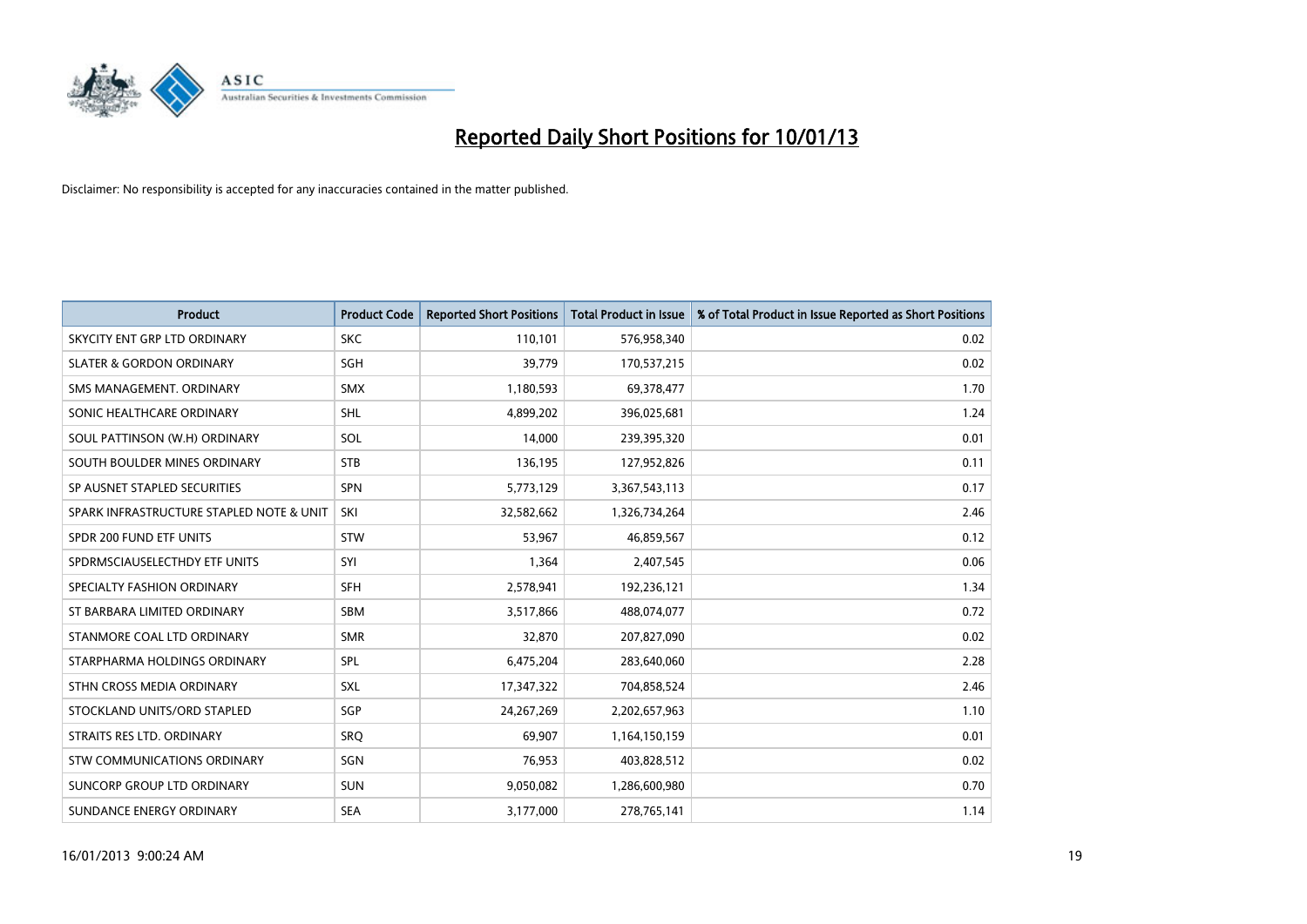

| <b>Product</b>                       | <b>Product Code</b> | <b>Reported Short Positions</b> | <b>Total Product in Issue</b> | % of Total Product in Issue Reported as Short Positions |
|--------------------------------------|---------------------|---------------------------------|-------------------------------|---------------------------------------------------------|
| SUNDANCE RESOURCES ORDINARY          | <b>SDL</b>          | 4,117,287                       | 3,066,227,034                 | 0.13                                                    |
| SUNLAND GROUP LTD ORDINARY           | <b>SDG</b>          | 119,086                         | 189,417,674                   | 0.06                                                    |
| SUPER RET REP LTD ORDINARY           | <b>SUL</b>          | 671,888                         | 196,382,811                   | 0.34                                                    |
| SYD AIRPORT STAPLED US PROHIBIT.     | <b>SYD</b>          | 10,680,903                      | 1,861,210,782                 | 0.57                                                    |
| SYRAH RESOURCES ORDINARY             | <b>SYR</b>          | 16,680                          | 134,867,089                   | 0.01                                                    |
| <b>TABCORP HOLDINGS LTD ORDINARY</b> | <b>TAH</b>          | 13,422,826                      | 734,015,737                   | 1.83                                                    |
| TANAMI GOLD NL ORDINARY              | <b>TAM</b>          | 64,444                          | 261,132,677                   | 0.02                                                    |
| TAP OIL LIMITED ORDINARY             | <b>TAP</b>          | 447,668                         | 241,295,311                   | 0.19                                                    |
| TASSAL GROUP LIMITED ORDINARY        | <b>TGR</b>          | 70,624                          | 146,304,404                   | 0.05                                                    |
| TATTS GROUP LTD ORDINARY             | <b>TTS</b>          | 6,611,951                       | 1,386,103,541                 | 0.48                                                    |
| <b>TECHNOLOGY ONE ORDINARY</b>       | <b>TNE</b>          | 47,601                          | 306,620,955                   | 0.02                                                    |
| TELECOM CORPORATION ORDINARY         | <b>TEL</b>          | 6,653,238                       | 1,824,673,847                 | 0.36                                                    |
| <b>TELSTRA CORPORATION, ORDINARY</b> | <b>TLS</b>          | 19,514,576                      | 12,443,074,357                | 0.16                                                    |
| TEN NETWORK HOLDINGS ORDINARY        | <b>TEN</b>          | 132,161,045                     | 2,312,328,771                 | 5.72                                                    |
| TERANGA GOLD CORP CDI 1:1            | <b>TGZ</b>          | 207,106                         | 174,121,625                   | 0.12                                                    |
| TEXON PETROLEUM LTD ORDINARY         | <b>TXN</b>          | 70,615                          | 245,339,848                   | 0.03                                                    |
| THE REJECT SHOP ORDINARY             | <b>TRS</b>          | 2,581,780                       | 26,092,220                    | 9.89                                                    |
| THORN GROUP LIMITED ORDINARY         | <b>TGA</b>          | 843,249                         | 146,784,042                   | 0.57                                                    |
| TIGER RESOURCES ORDINARY             | <b>TGS</b>          | 2,306,286                       | 673,470,269                   | 0.34                                                    |
| TOLL HOLDINGS LTD ORDINARY           | <b>TOL</b>          | 34,521,630                      | 717,133,875                   | 4.81                                                    |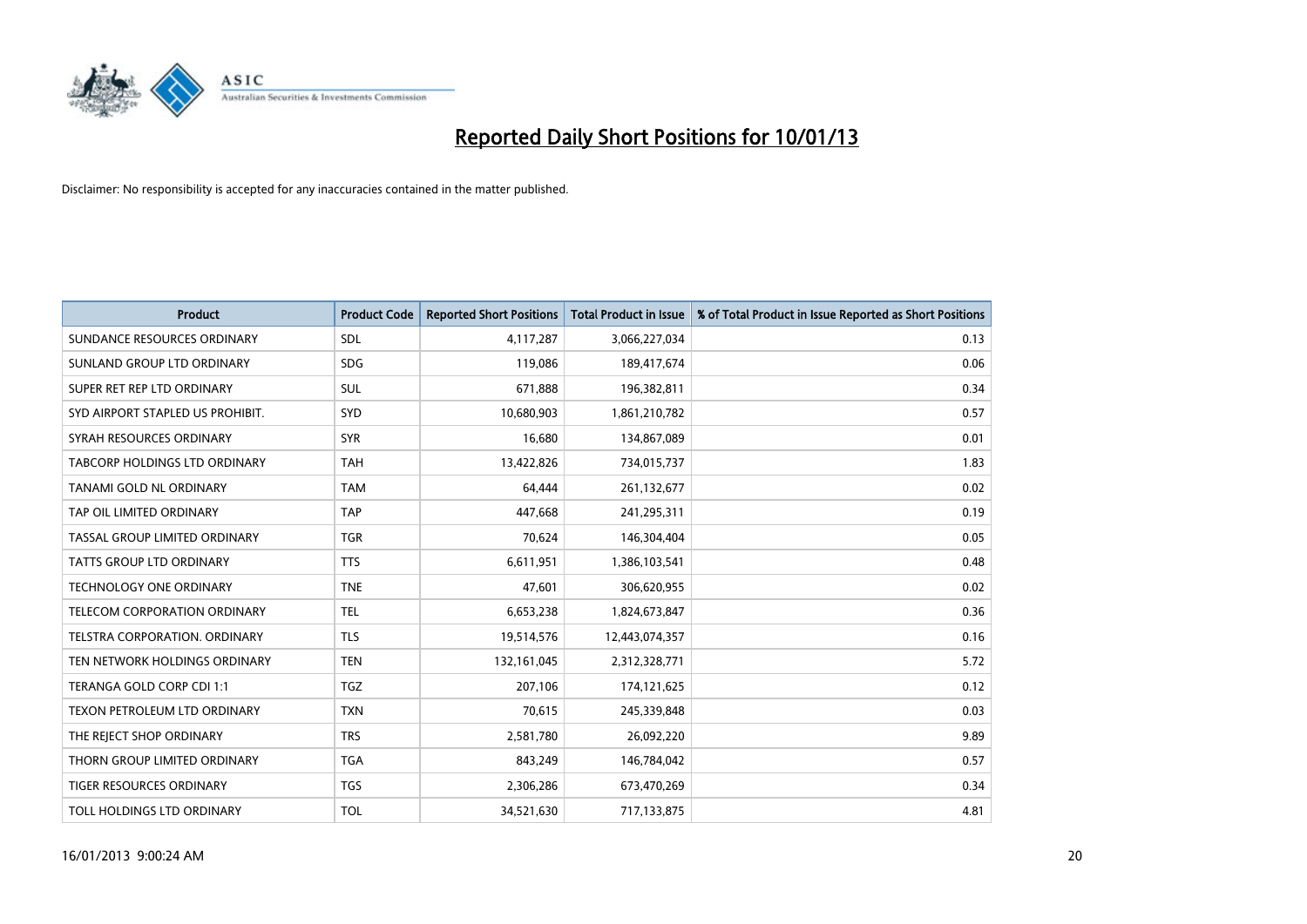

| <b>Product</b>                         | <b>Product Code</b> | <b>Reported Short Positions</b> | <b>Total Product in Issue</b> | % of Total Product in Issue Reported as Short Positions |
|----------------------------------------|---------------------|---------------------------------|-------------------------------|---------------------------------------------------------|
| <b>TOX FREE SOLUTIONS ORDINARY</b>     | <b>TOX</b>          | 907,005                         | 115,989,858                   | 0.78                                                    |
| TPG TELECOM LIMITED ORDINARY           | <b>TPM</b>          | 2,956,209                       | 793,808,141                   | 0.37                                                    |
| TRADE ME GROUP ORDINARY                | <b>TME</b>          | 436,870                         | 396,017,568                   | 0.11                                                    |
| TRANSFIELD SERVICES ORDINARY           | <b>TSE</b>          | 4,819,671                       | 512,457,716                   | 0.94                                                    |
| TRANSPACIFIC INDUST, ORDINARY          | <b>TPI</b>          | 7,891,478                       | 1,578,563,490                 | 0.50                                                    |
| TRANSURBAN GROUP TRIPLE STAPLED SEC.   | <b>TCL</b>          | 6,342,413                       | 1,478,639,966                 | 0.43                                                    |
| TREASURY WINE ESTATE ORDINARY          | <b>TWE</b>          | 18,458,660                      | 647,227,144                   | 2.85                                                    |
| TROY RESOURCES LTD ORDINARY            | <b>TRY</b>          | 54,402                          | 91,318,649                    | 0.06                                                    |
| UGL LIMITED ORDINARY                   | UGL                 | 6,406,098                       | 166,315,038                   | 3.85                                                    |
| UXC LIMITED ORDINARY                   | <b>UXC</b>          | 1,464,521                       | 308,056,885                   | 0.48                                                    |
| <b>VENTURE MINERALS ORDINARY</b>       | <b>VMS</b>          | 227,760                         | 287,320,170                   | 0.08                                                    |
| <b>VIRGIN AUS HLDG LTD ORDINARY</b>    | <b>VAH</b>          | 55,450,067                      | 2,455,775,111                 | 2.26                                                    |
| <b>VOCUS COMMS LTD ORDINARY</b>        | <b>VOC</b>          | 77,032                          | 77,111,341                    | 0.10                                                    |
| <b>WATPAC LIMITED ORDINARY</b>         | <b>WTP</b>          | 8,701                           | 184,332,526                   | 0.00                                                    |
| <b>WDS LIMITED ORDINARY</b>            | <b>WDS</b>          | 7                               | 144,740,614                   | 0.00                                                    |
| <b>WEBJET LIMITED ORDINARY</b>         | <b>WEB</b>          | 208,393                         | 78,010,374                    | 0.27                                                    |
| <b>WESFARMERS LIMITED ORDINARY</b>     | <b>WES</b>          | 27,961,039                      | 1,006,650,182                 | 2.78                                                    |
| WESFARMERS LIMITED PARTIALLY PROTECTED | <b>WESN</b>         | 41,611                          | 150,543,416                   | 0.03                                                    |
| WESTERN AREAS NL ORDINARY              | <b>WSA</b>          | 13,652,348                      | 192,893,794                   | 7.08                                                    |
| WESTERN DESERT RES. ORDINARY           | <b>WDR</b>          | 367,752                         | 360,853,631                   | 0.10                                                    |